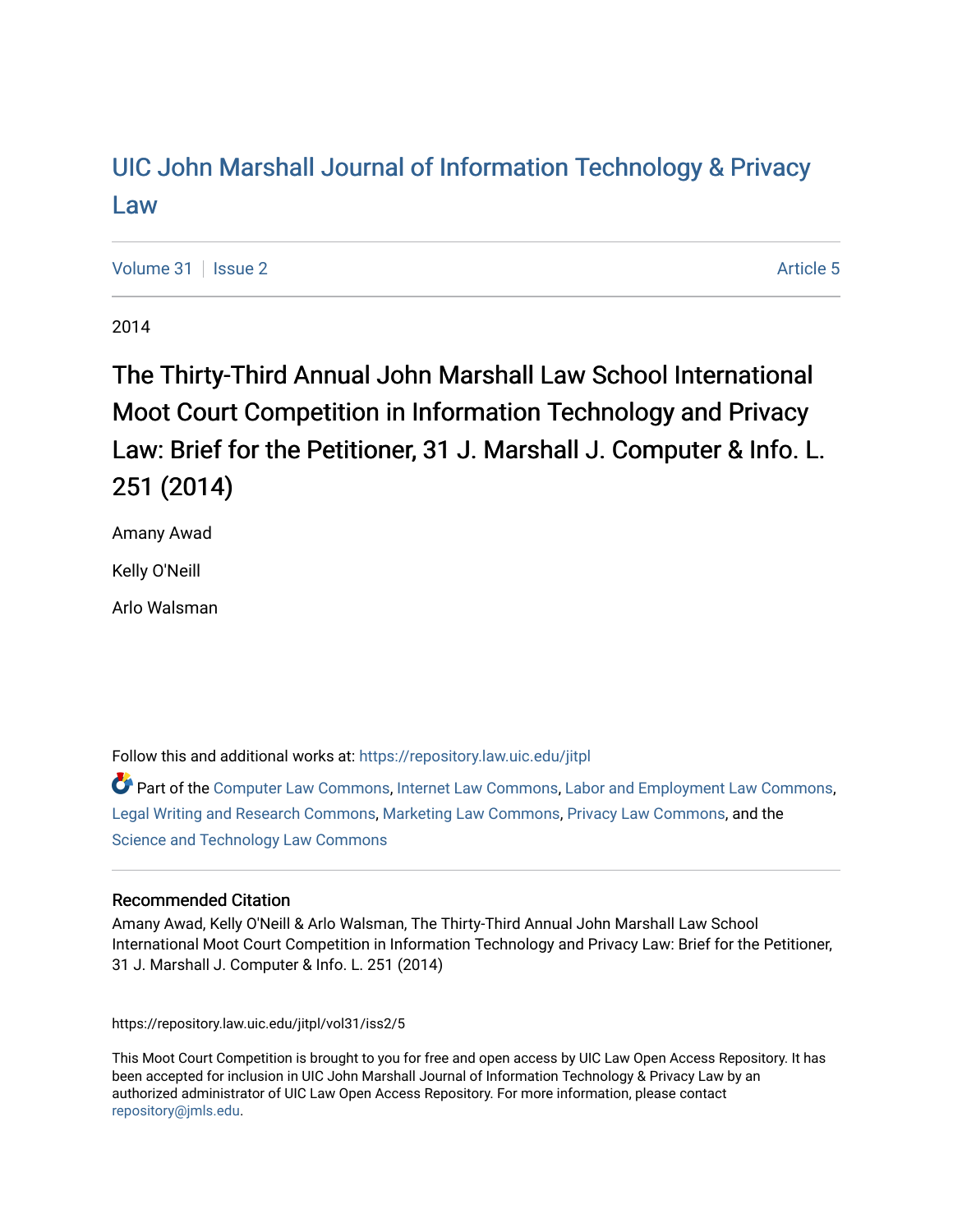# **BRIEF FOR PETITIONER**

NO. 2014-CV-1234

# IN THE

# SUPREME COURT OF THE STATE OF MARSHALL

FALL TERM 2014

JANE SHAPIRO, AN INDIVIDUAL, Petitioner*,*

V.

U.S. APPAREL, A CORPORATION, Respondent*.*

### ON APPEAL TO THE SUPREME COURT OF THE STATE OF MARSHALL

AMANY AWAD

KELLY O'NEILL

ARLO WALSMAN

251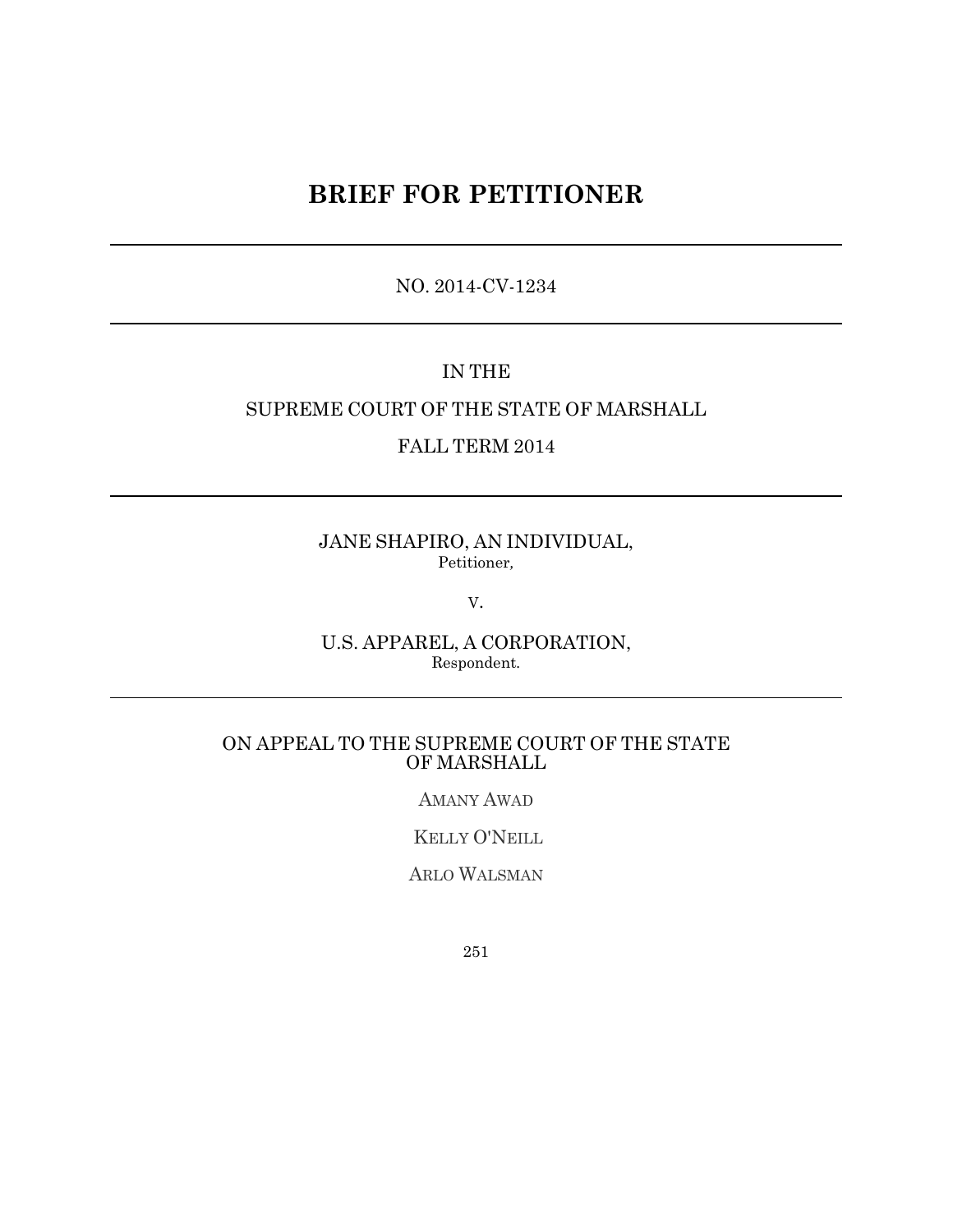#### QUESTIONS PRESENTED

I. Whether Shapiro states a valid claim for intrusion upon seclusion against U.S. Apparel where Bennett, as U.S. Apparel's agent, accessed personal files within Shapiro's workplace computer that was located in her private office, and where U.S. Apparel then held a press conference revealing the contents of Shapiro's personal files to the public.

II. Whether Shapiro states a valid claim for violation of the State of Marshall Computer Fraud and Abuse Act where Respondent instructed Bennett to access Shapiro's personal files and subsequently broadcast that personal information and where Respondent instructed Bennett to access and alter Shapiro's social media accounts, all without Shapiro's authorization or by exceeding authorized access.

III. Whether Shapiro states a valid claim for conversion where her accounts constitute valuable, convertible property that she establishes she owned and with which the Respondent intentionally interfered when the Respondent had Bennett change the passwords, effectively locking Shapiro out of her social media accounts.

#### STATUTORY PROVISIONS

The Restatement (Second) of Torts § 652B (1977) provides:

One who intentionally intrudes, physically or otherwise, upon the solitude or seclusion of another or his private affairs or concerns, is subject to liability to the other for invasion of his privacy, if the intrusion would be highly offensive to a reasonable person.

The Restatement (Second) of Torts § 222A (1965) provides:

(1) Conversion is an intentional exercise of dominion or control over a chattel which so seriously interferes with the right of another to control it that the actor may justly be required to pay the other the full value of the chattel.

(2) In determining the seriousness of the interference and the justice of requiring the actor to pay the full value, the following factors are important:

(a) the extent and duration of the actor's exercise of dominion or control;

(b) the actor's intent to assert a right in fact inconsistent with the other's right of control;

(c) the actor's good faith;

(d) the extent and duration of the resulting interference with the other's right of control;

(e) the harm done to the chattel;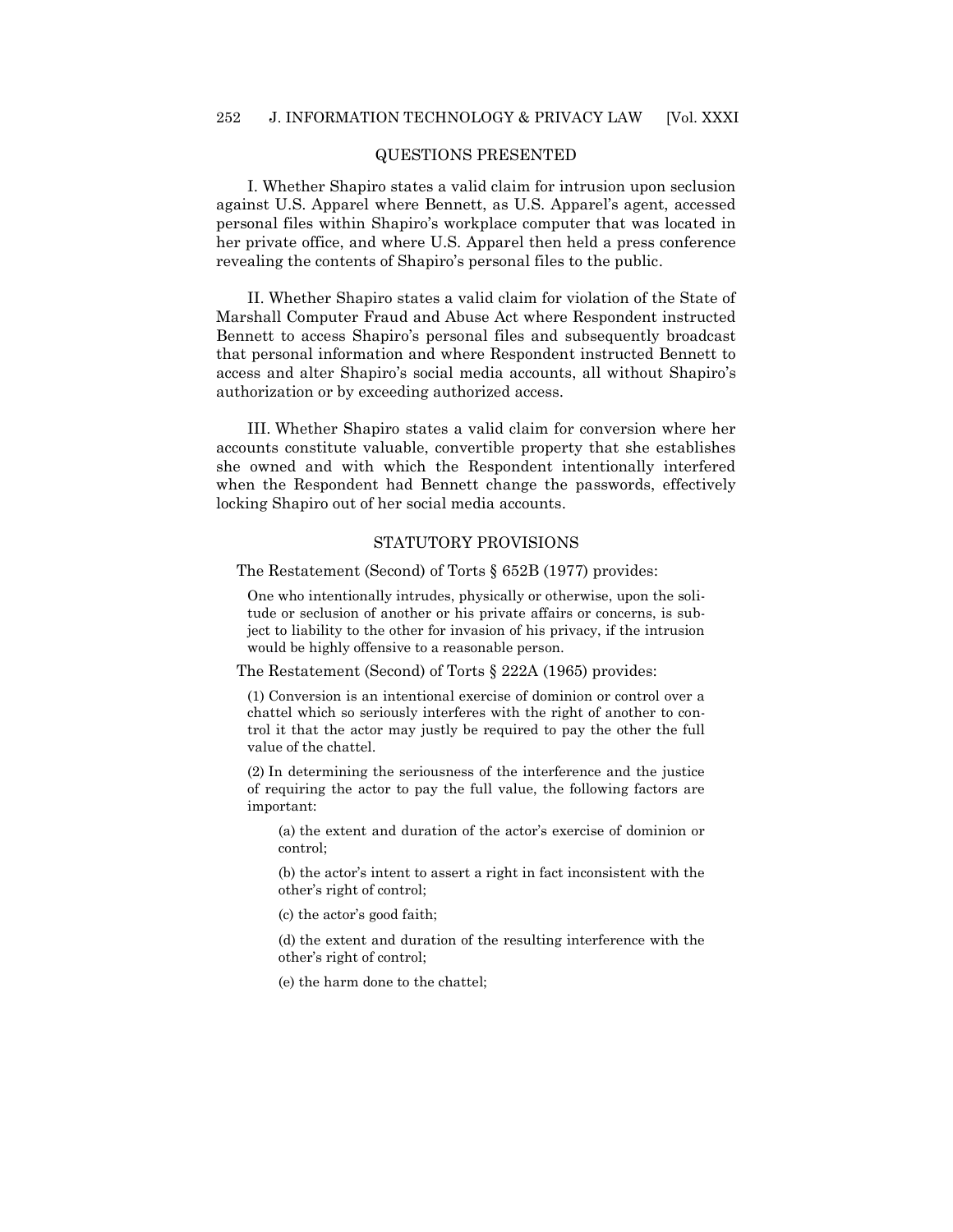#### 2014] BRIEF FOR PETITIONER 253

(f) the inconvenience and expense caused to the other.

The State of Marshall's Computer Fraud and Abuse Act, ¶ 1030(a) (2008), provides in part:

1. Whoever knowingly accesses a computer without authorization or exceeding authorized access and by means of such conduct obtains personal information commits the offense of a fraud and related activity in connection with computers.

2. Any person who suffers damage or loss by reason of a violation of this section may maintain a civil action against the violator to obtain compensatory dam-ages or injunctive relief or other equitable relief.

#### STANDARD OF REVIEW

To survive a Rule  $12(b)(6)$  motion to dismiss, "a complaint must contain sufficient factual matter, accepted as true, to 'state a claim to relief that is plausible on its face." Ashcroft v. Iqbal, 556 U.S. 662, 678  $(2009)$  (citation omitted).  $A$  claim has facial plausibility when the plaintiff pleads factual content that allows the court to draw the reasonable inference that the defendant is liable for the misconduct alleged." *Id*. Determining whether a complaint states a plausible claim is a context-specific task that "requires the reviewing court to draw on its judicial experience and common sense."  $Id$ . at 679. "When there are well-pleaded factual allegations, a court should assume their veracity and then determine whether they plausibly give rise to an entitlement to relief." *Id.* 

A trial court's grant of a 12(b)(6) motion to dismiss is a question of law that is reviewed de novo. *Herring v. United States*, 424 F.3d 384, 389 (3d Cir. 2005); *Kane Enterprises v. MacGregor (USA) Inc*., 322 F.3d 371, 374 (5th Cir. 2003).

#### STATEMENT OF THE CASE

Jane Shapiro ("Shapiro") founded U.S. Apparel, a pre-teen and teen clothing company. R. at 1. She served as its chief executive officer  $(CEO'')$  for ten years. R. at 1. She often worked remotely while traveling and attending meetings on behalf of U.S. Apparel. R. at 1. When traveling, Shapiro used her personal tablet and personal cell phone to do work, which were both automatically synced to her desktop computer at U.S. Apparel. R. at 1. Syncing enabled her to access all of U.S. Apparel's business plans, written policies, and contract information from any of her three devices. R. at 1. After all, as U.S. Apparel's founder, she was responsible for developing the company's business strategy, operations, marketing, promotion, and policy. R. at 1.

Jane Shapiro's administrative assistant, Sharon Bennett ("Bennett"), created a Twitter <sup>TM</sup> account for Shapiro, @U.S.Apparel Shapiro,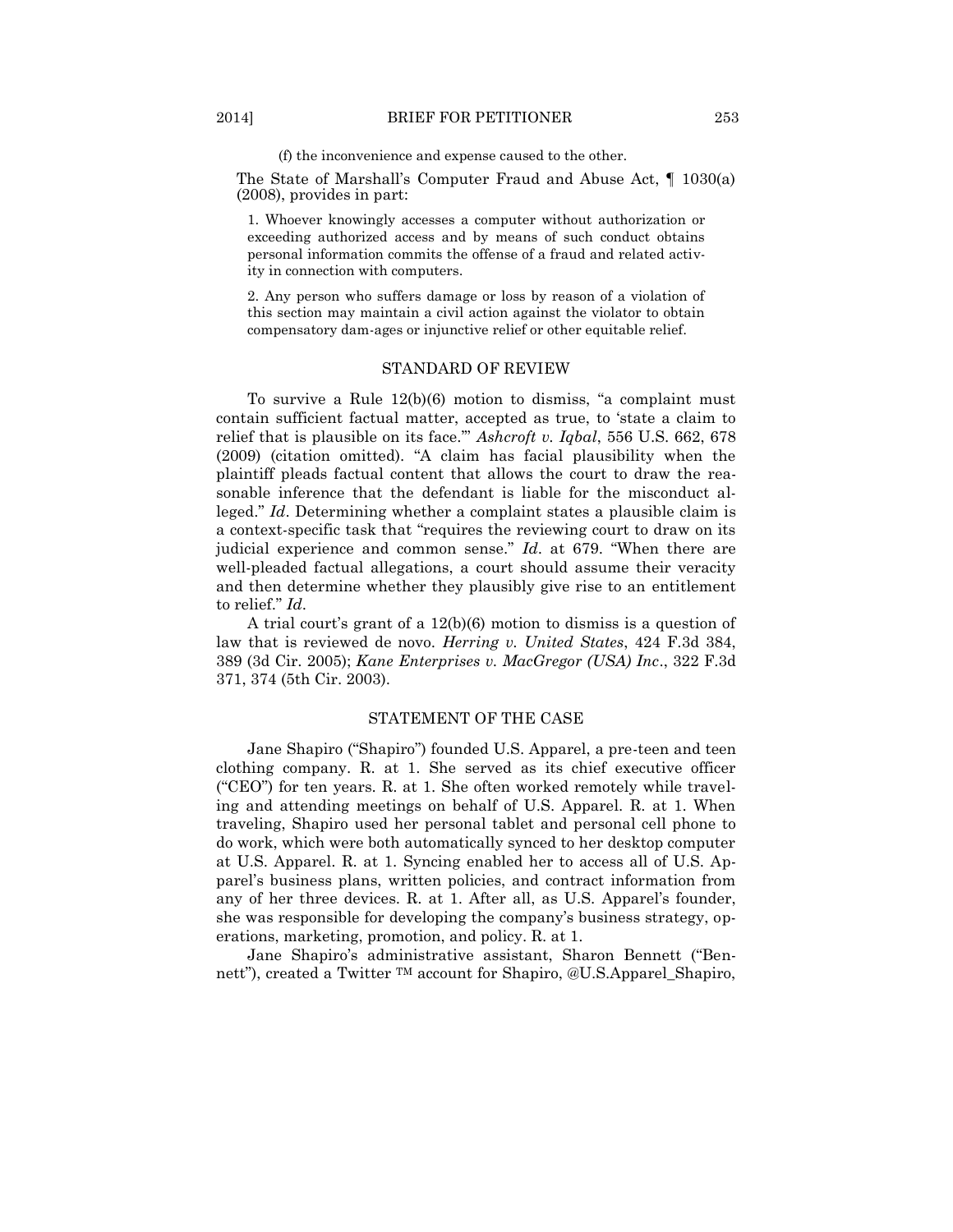and a LinkedIn  $TM$  account for Shapiro as well ("accounts"). R. at 1. Shapiro used the accounts to promote U.S. Apparel as well as to connect with her family, friends and colleagues, maintaining social as well as professional relationships. R. at 1. Shapiro gave Bennett the passwords for these accounts, but Shapiro instructed Bennett that she could not access either account without Shapiro's authorization. R. at 1. Moreover, giving Bennett access to these accounts through the passwords ran contrary to U.S. Apparel's policy. R. at 1.

In an attempt to reinvent the company image, U.S. Apparel's board of directors voted for a change in leadership and forced Shapiro into termination. R. at 2. Post termination, Shapiro took her personal tablet and her personal cell phone with her. R. at 2. It is unclear whether she was able to go back to her office before being forced to leave the company. The board replaced her with Victor Valentini ("Valentini"). R. at 2.

After Shapiro left, Valentini instructed Bennett to go into Shapiro's desktop computer and search for files. R. at 2. While it is unclear whether Shapiro's desktop computer was pass- word protected, once Bennett gained access to Shapiro's desktop computer, she found a folder labeled, "personal" and opened it, read the documents inside and reported to Valentini. R. at 2. One such document Bennett read from Shapiro's personal folder was labeled "Threads Business Plan," a business plan for Shapiro's new start-up teen clothing company. R. at 2. Bennett opened another document called "Hanoi Labor, Co.," again from Shapiro's personal folder, which contained the agreement between Shapiro and Hanoi Labor, Co. stating that Hanoi Labor would manufacture clothing for Threads. R. at 2. Bennett gave these files from Shapiro's folder marked "personal" to Valentini, who in turn reported them to U.S. Apparel's Chairman of the Board,

Thomas Stephan ("Stephan"). R. at 2. After Stephan directed Valentini to investigate the company, Valentini found that many of Hanoi Labor's workers worked in dire conditions, and that the company used child labor. R. at 2-3. After learning this, Stephan called a press conference, disclosed Shapiro's plans to start the new clothing company, her plan to work with Hanoi Labor, Co., and the details on Hanoi Labor, Co. gleaned from U.S. Apparel's investigation. R. at 3. As a result of U.S. Apparel's press conference damaging Shapiro's new business before it even began.

Bennett also accessed Shapiro's social media accounts, even though she did not have Shapiro's authorization to do so, and deleted Shapiro's name and photo from the accounts. R. at 3. At Valentini's direction, Bennett replaced them with Valentini's name and photo, but the rest of the accounts—both Shapiro's tweets and her LinkedIn TM listing of associations, honors and awards— stayed the same. R. at 2-3. Lastly, Bennett changed the passwords, denying Shapiro from accessing the accounts altogether. R. at 3.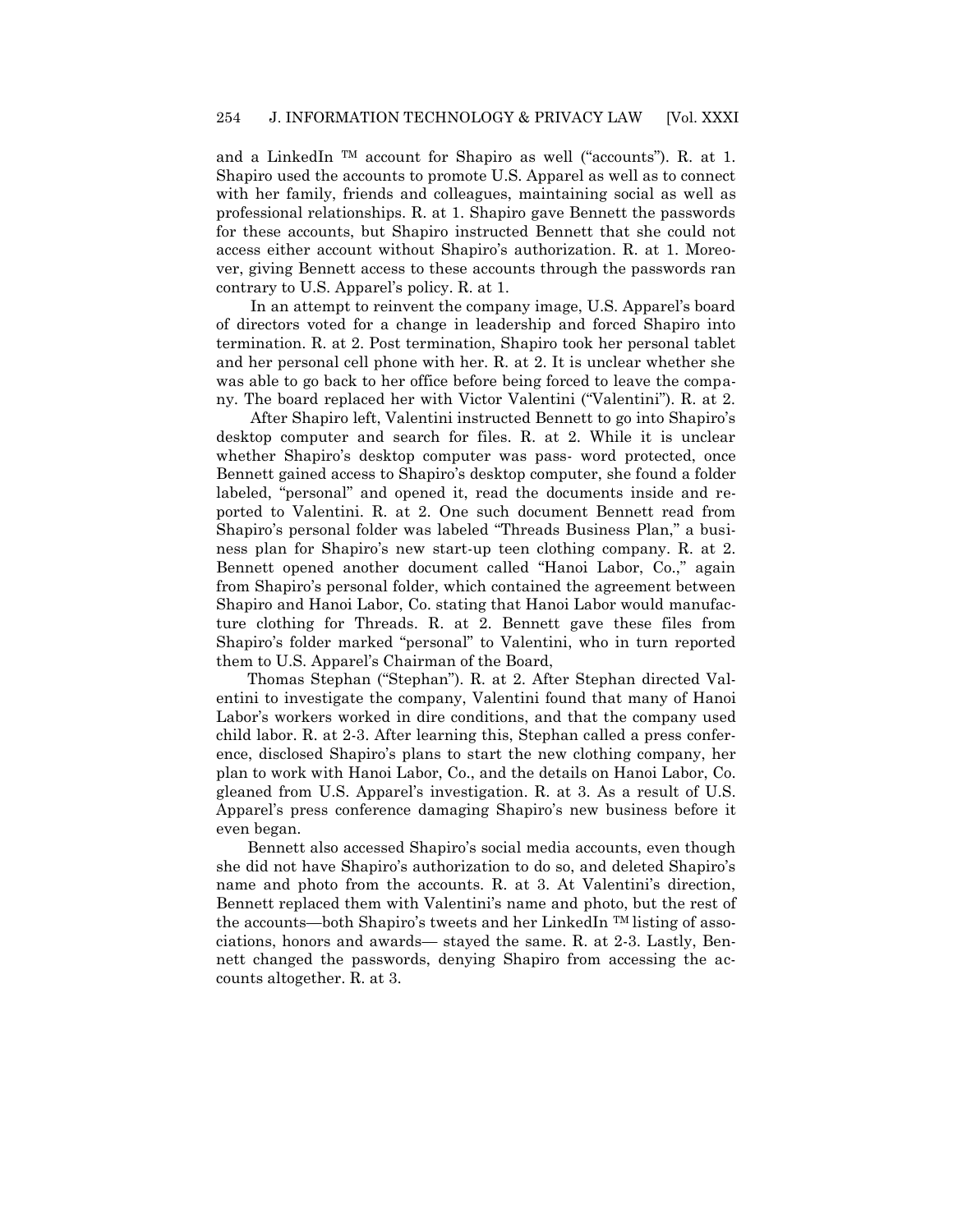Due to U.S Apparel's interferences with Shapiro's business and accounts, Shapiro took legal action against the company. She filed a three-count complaint in the Nashville County Circuit Court, in the State of Marshall. R. at 3. First, Shapiro alleged that U.S. Apparel intentionally intruded upon her seclusion by accessing her desktop computer files and disclosing the private information about her business dealings with Hanoi Labor, Co. to the public, damaging both her business and her personal reputation. R. at 3. Second, Shapiro alleged that Bennett, as an agent of U.S. Apparel, committed computer fraud in violation of the State of Marshall's Computer Fraud and Abuse Act (―MCFAA‖), where Bennett—without Shapiro's authorization— knowingly accessed Shapiro's clearly labeled "personal" folder within the desktop computer. R. at 4.

Shapiro also alleged that Bennett violated the MCFAA where she: (1) knowingly and without authorization accessed Shapiro's accounts; (2) replaced Shapiro's name and photo with Valentini's information as well as the Twitter<sup>TM</sup> handle from @U.S.Apparel Shapiro to @U.S.Apparel\_Valentini; and (3) most importantly, changed Shapiro's account passwords, effectively locking Shapiro out of the accounts. R. at 4. Lastly, Shapiro brought a common law conversion claim, alleging that Bennett, as U.S. Apparel's agent, intentionally converted the LinkedIn  $TM$  and Twitter  $TM$  accounts where she intended to change the information on those accounts and the passwords for those accounts, thereby interfering with Shapiro's right to control them. R. at 4.

U.S. Apparel motioned to dismiss all three counts pursuant to Rule 12(b)(6) of the State of Marshall Rules of Civil Procedure, arguing that Shapiro failed to state a claim upon which relief could be granted. R. at 5. The Circuit Court granted U.S. Apparel's motion. R. at 5. Shapiro timely appealed to the Third District of the Appellate Court of the State of Marshall, which certified the questions to this Court because the Appellate Court determined that the three questions raised by Shapiro were of such importance that this Court should decide them. R. at 5. This Court then accepted the case for review. R. at 5.

#### SUMMARY OF ARGUMENT

This Court should reinstate Shapiro's claims. The Circuit Court of Nashville erred in granting U.S. Apparel's motion to dismiss, because Shapiro states a valid claim in each Count of her three Count complaint.

Shapiro states a valid claim for intrusion upon seclusion because she had a reasonable expectation of privacy in the personal files in her workplace computer, and because U.S. Apparel's intrusion into that privacy was highly offensive. As to her expectation of privacy, Shapiro took steps to exclude others from accessing her personal files, such as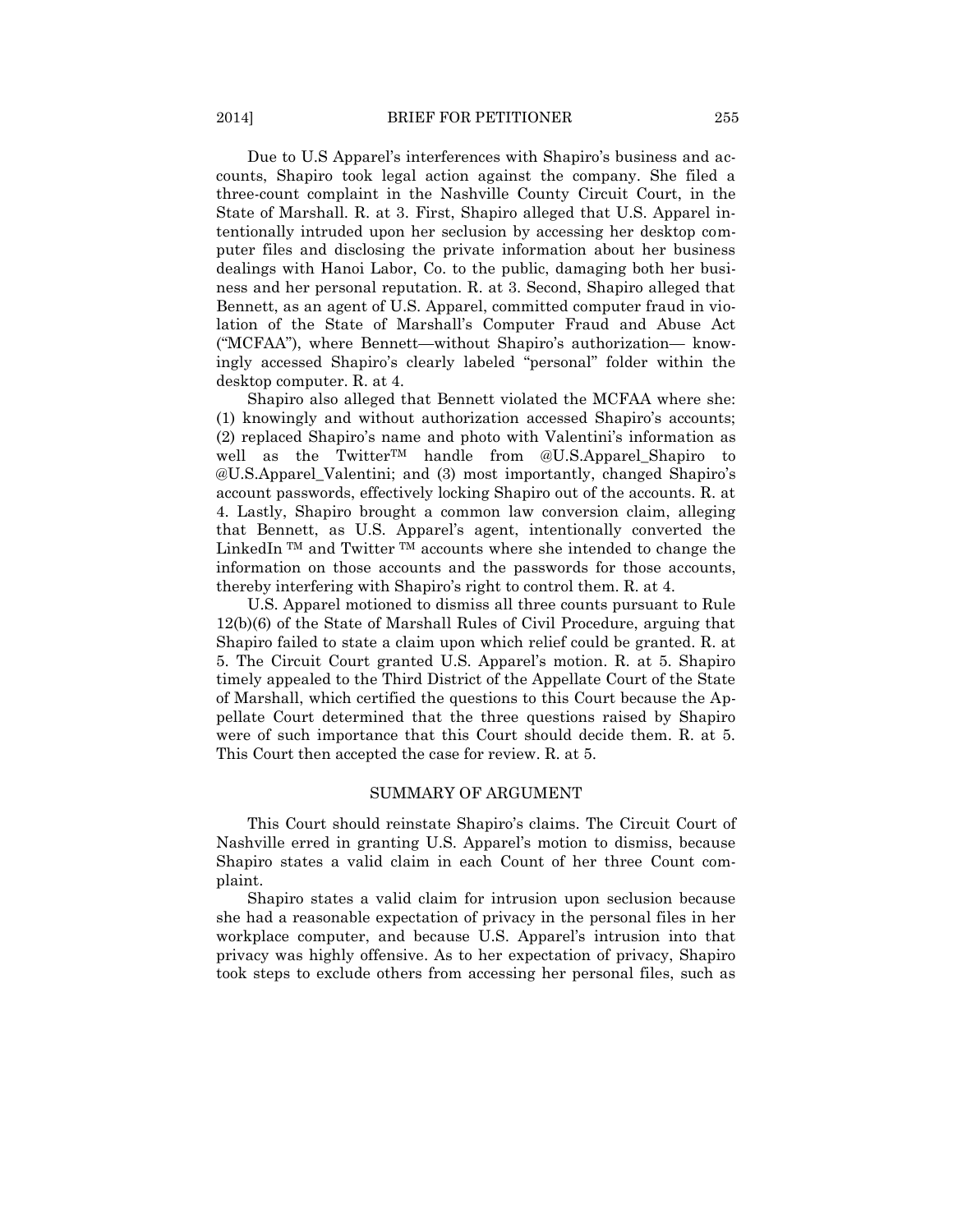labeling the folder "personal." Nothing in the record establishes that Shapiro consented to any lack of workplace privacy. Also, Shapiro, as CEO, very likely had exclusive possession and control over her computer. Lastly and most importantly, Shapiro used the folder that Respondent intruded upon for entirely personal purposes.

Respondent's intrusion of Shapiro's reasonable expectation of privacy was also highly offensive. This is because, instead of honoring Shapiro's privacy, the Respondent chose at each step of the way to intrude further and further into Shapiro's personal affairs, culminating with a press conference where it exposed Shapiro's personal information to the world.

Shapiro properly states a claim against Respondent for violating the State of Marshall Computer Fraud and Abuse Act ("MCFAA"). The MCFAA prohibits knowingly accessing a computer without authorization or by exceeding authorized access to obtain personal information. Bennett did not have authorization or exceeded authorized access when, at the direction of Respondent, she accessed and obtained Shapiro's personal files and social media accounts. Simply having personal folders on work computers does not grant employers the authority to access that information. Rather, Shapiro never granted Respondent, nor did she grant Bennett permission to access and broadcast the contents of her personal files. Furthermore, Shapiro's social media accounts are a proxy for her personally and contain her personal information. Shapiro also affirmatively limited Bennett's access to her social media accounts where she instructed her not to access them without Shapiro's authorization. Finally, Shapiro adequately alleged facts showing that she suffered a loss as a result of Bennett's unauthorized access.

Shapiro properly states a claim for conversion in count III of her complaint. First, Shapiro states a claim because social media accounts are convertible property and Shapiro establishes she owns the accounts. Second, the Respondent seriously interfered with Shapiro's ownership rights to her accounts where they permanently dispossessed her from accessing the accounts by changing the passwords. Lastly, the social media accounts can be valued in multiple of ways such that this Court could apply a remedy where the Respondent is required to return them, pay attorney's fees for this action, and also possible punitive damages. Because Bennett, as agent for Respondent, seriously interfered with Shapiro's ownership rights to exercise control over the accounts, the circuit court erred in granting summary judgment on the conversion claim.

The citizens of the great State of Marshall must know that they have privacy, and they must know that when their privacy is intruded upon they can turn to the courts for protection. Therefore, this Court should overturn the circuit court's holding on all counts.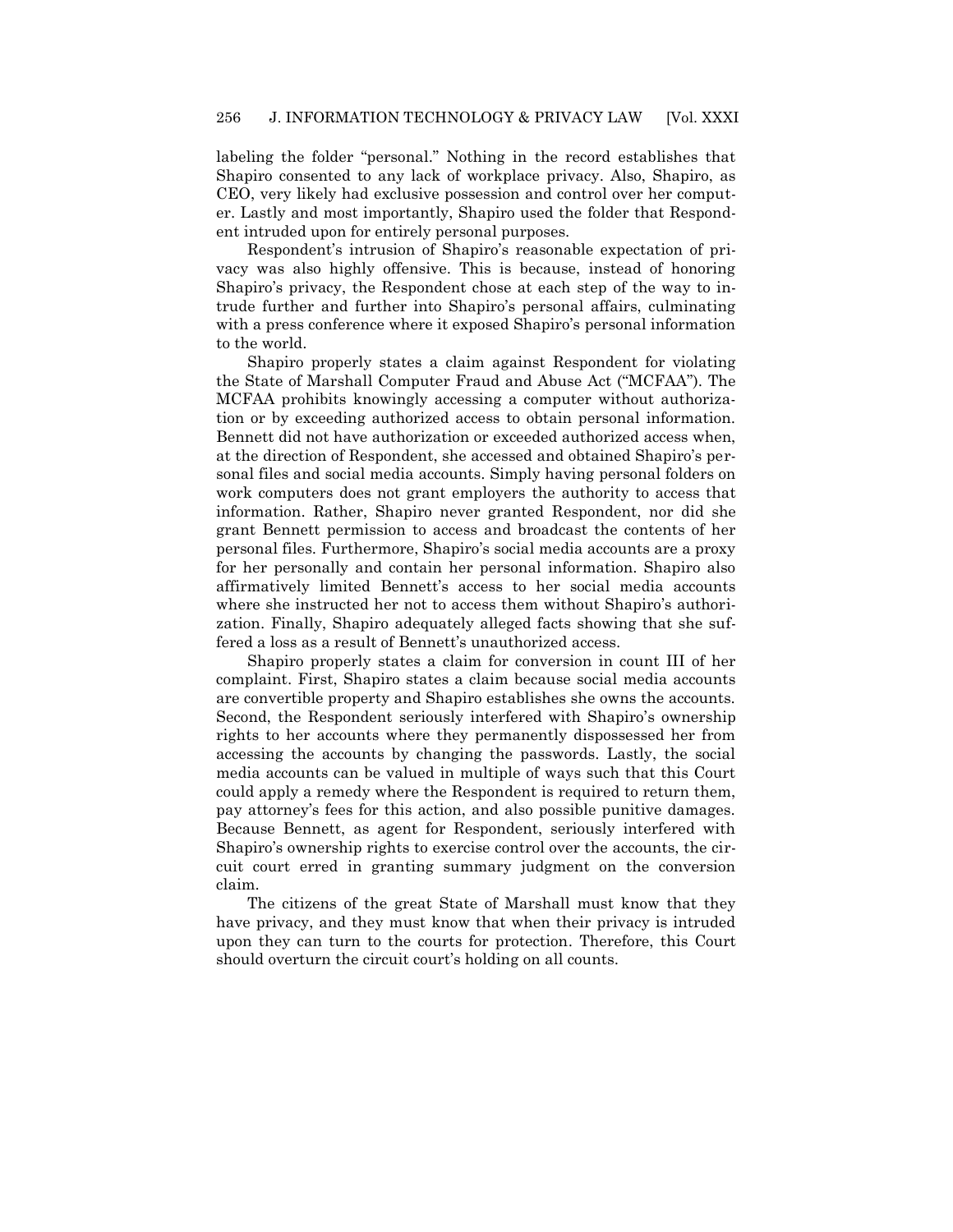#### ARGUMENT

This Court should reinstate Shapiro's claims. The Circuit Court of Nashville erred in granting U.S. Apparel's motion to dismiss, because Shapiro states a valid claim in each Count of her three-Count complaint.

This case gives this Court the opportunity to protect the computer privacy of all citizens in the great State of Marshall, and make sure that the law keeps pace with technology:

[T]hat the individual shall have the full protection in person and in property is a principle as old as the common law; but it has been found necessary from time to time to define anew the exact nature and extent of such protection. Political, social, and economic changes entail the recognition of new rights, and the common law, in its eternal youth, grows to meet the demands of society.

Samuel D. Warrant and Louis D. Brandeis, *The Right to Privacy*, 4 Harv. L. Rev. 193 (1890).

First, Shapiro states a valid claim for intrusion upon seclusion, because she had a reasonable expectation of privacy in the personal files in her workplace computer, and U.S. Apparel's intrusion into that privacy was highly offensive. Second, Shapiro states a valid claim for violation of the State of Marshall Computer Fraud and Abuse Act because, at the direction of Respondent, Bennett knowingly accessed and obtained Shapiro's personal files and social media accounts without authorization or by exceeding authorized access thereby causing Shapiro to suffer a loss. Finally, Shapiro states a valid conversion claim because her social media accounts constitute convertible, valuable property that Shapiro establishes she owns and with which the Respondent intentionally and seriously interfered.

#### I. THE CIRCUIT COURT ERRED IN GRANTING RESPONDENT'S MOTION TO DISMISS BECAUSE SHAPIRO STATES A VALID CLAIM FOR INTRUSION UPON SECLUSION

Workers have privacy in their workplaces. *City of Ontario v. Quon*, 560 U.S. 746, 756 (2010) (citation omitted). People have privacy in their computers. *Riley v. California*, 134 S. Ct. 2473, 2489 (2014). Count I of Shapiro's complaint is about the scope and extent of an employee's reasonable expectation of privacy in her workplace computer and when an employer will be liable in tort for intruding upon that privacy.

This Court has previously adopted the tort of intrusion upon seclusion as defined by the Restatement (Second) of Torts § 652B (1977). R. at 3. Section 652B provides:

One who intentionally intrudes, physically or otherwise, upon the solitude or seclusion of another or his private affairs or concerns, is sub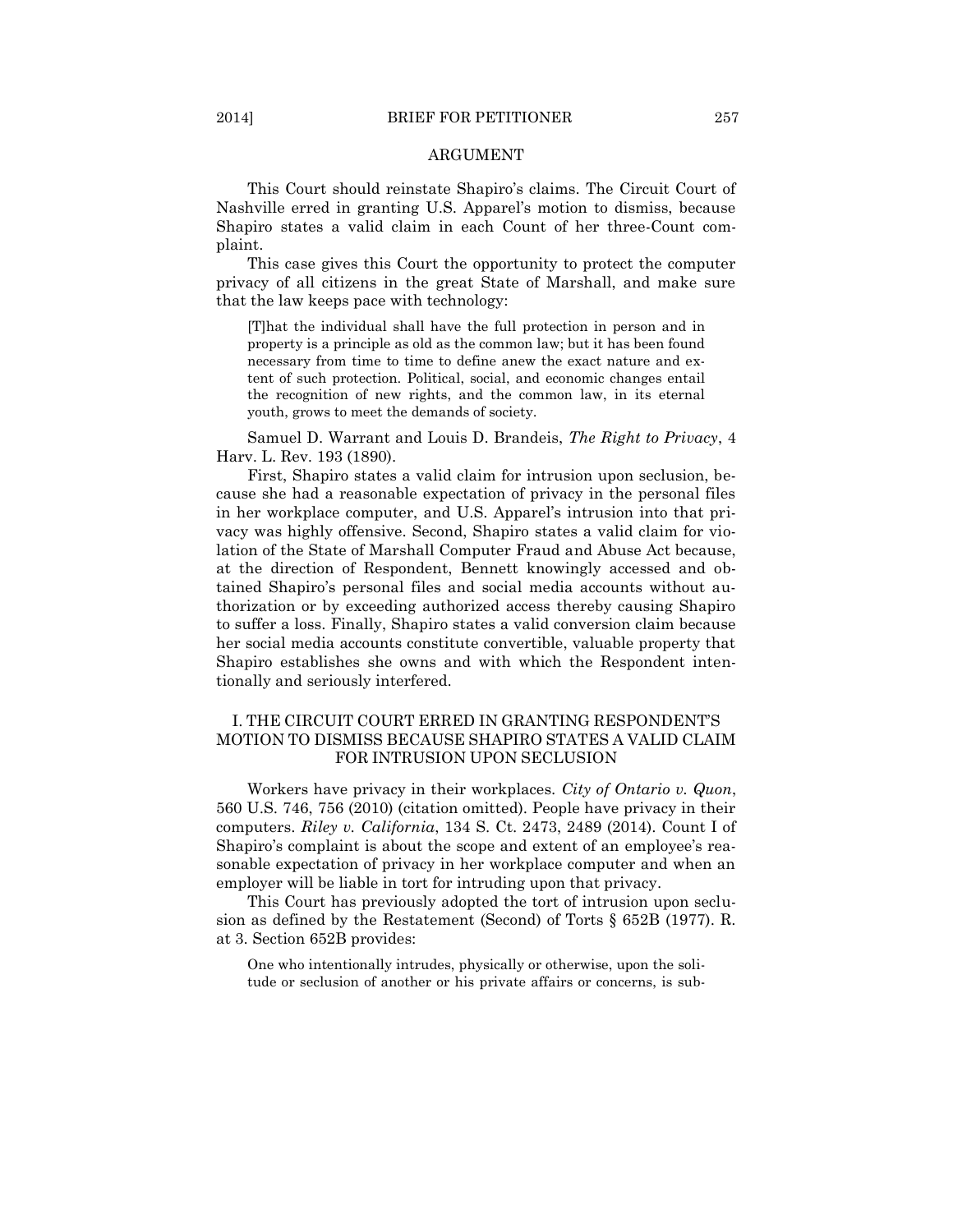ject to liability to the other for invasion of his privacy, if the intrusion would be highly offensive to a reasonable person.

The Comments and Illustrations to section 652B provide two classic bases of liability. The first is where a defendant examines or investigates a plaintiff's personal mail or records. Restatement (Second) of Torts § 652B cmt. b (1977). The second is where a defendant uses deception to gain unlicensed access to a plaintiff's business affairs. *Id*. at cmt. b, illus. 4.

That is what happened in this case. Respondent, operating behind Shapiro's back, gained access to Shapiro's personal files in her work computer that contained sensitive business plans for her future. Shapiro thus states a valid claim for relief because: (1) she held a reasonable expectation of privacy in the personal files in her computer; and (2) Respondent's intrusion into her files constitutes a highly offensive invasion of her privacy. Therefore, this Court should reverse the ruling of the circuit court below and reinstate Count I of Shapiro's complaint.

A. Shapiro Held a Reasonable Expectation of Privacy in the Personal Folder in Her Workplace Computer

Shapiro's reasonable expectation of privacy in the files in her workplace computer arises from two separate but related rights. The first is her right to privacy in her workplace, as recognized by *O'Connor v. Ortega*, 480 U.S. 709 (1987) (plurality). Although the Court issued a plurality opinion in *O'Connor*, "[a]ll Members of the Court agreed" that individuals do have some reasonable expectations of privacy in their workplaces. *City of Ontario*, 560 U.S. at 756 (citing *O'Connor*, 480 U.S. at 717 (plurality opinion), 731 (Scalia, J., concurring), and 737 (Blackmun, J., dissenting)). The second is her right to privacy in her computer as recognized by *Riley*, where the Court unanimously held that individuals have a reasonable expectation of privacy in their cell phones, or, as the Court said the phones could be called, "minicomputers."134 S. Ct. at 2489.

When examining individuals' expectations of privacy in their workplaces, their computers, or their workplace computers, courts generally consider four factors to determine whether those expectations are reasonable. First, and most commonly, courts consider whether the person took any steps to ensure that the area or item intruded upon remained private. *United States v. Ziegler*, 474 F.3d 1184, 1190 (9th Cir. 2006). Second, courts consider whether a person has consented in any way to a lack of privacy, and if so the scope of that consent. *Muick v. Glenayre Elec*., 280 F.3d 741, 743 (7th Cir. 2002). Third, courts consider the ownership, possession, and control of the area or item searched. *O'Connor*, 480 U.S. at 718. Finally, courts consider whether the item or area intruded upon was used for personal or work purposes. *Blake v. Wright*,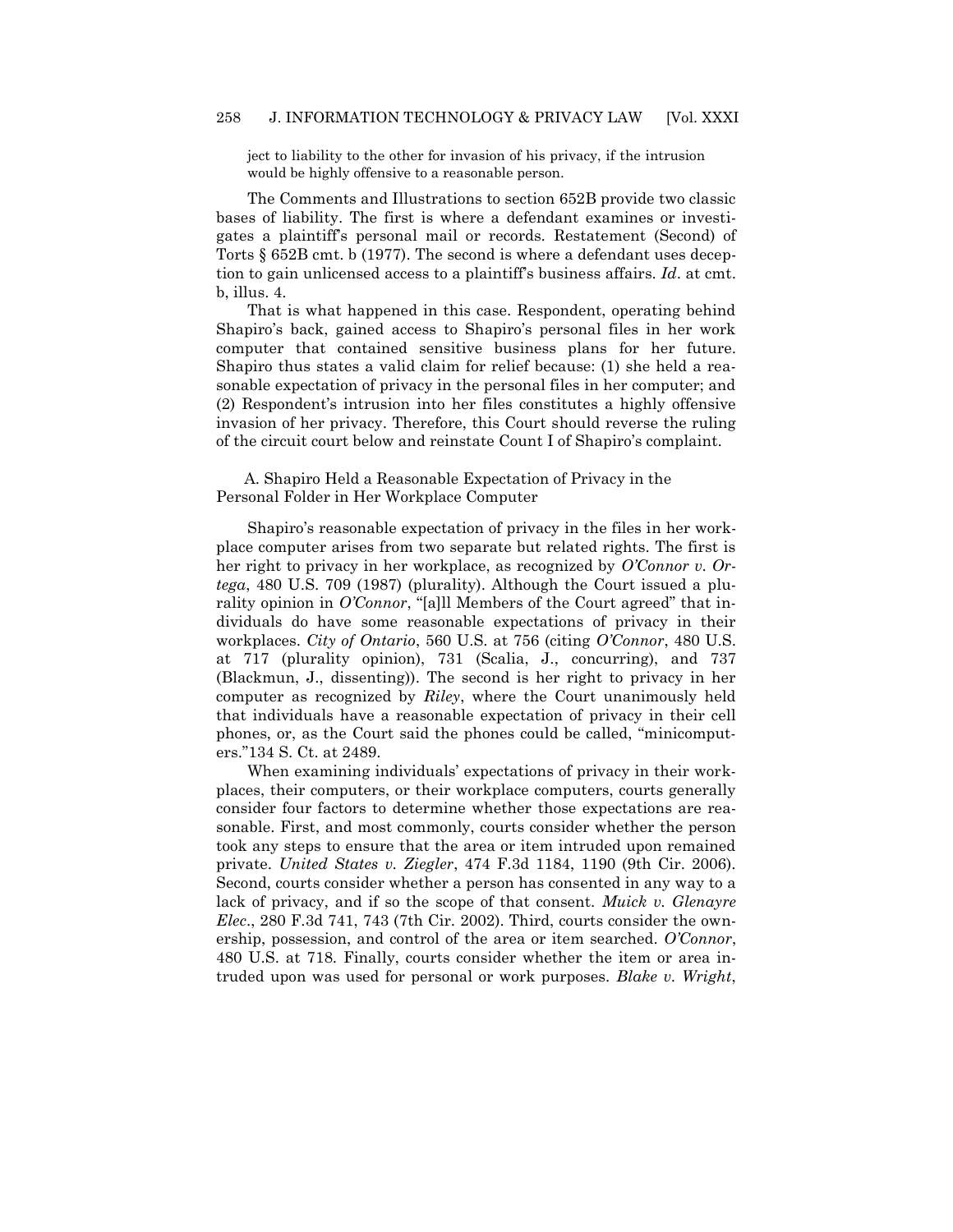#### 179 F.3d 1003, 1009 (6th Cir. 1999).

In this case, all four of these factors favor Shapiro, and therefore she held a reasonable expectation of privacy in the personal files in her workplace computer.

#### *1. Shapiro took Steps to Ensure that the Personal Files on her Workplace Computer Remained Private*

Whether or not a person took any steps to ensure that an item or area intruded upon remained private is an incredibly important factor in determining the reasonableness of a person's privacy expectations. For example, in *Ziegler*, the Court held that *Ziegler* had a reasonable expectation of privacy in the contents of his office computer because his office was not shared by coworkers and kept locked, and because he password protected the computer. 474 F.3d at 1190; *see also Doris v. Absher*, 179 F.3d 420, 425 (6th Cir. 1999) (employees had reasonable expectation of privacy in conversations at work critical to their boss because they only spoke amongst themselves and always endeavored to make sure no one else heard the conversations); *K-Mart Corp. Store No*. *7441 v. Trotti*, 677 S.W.2d 632, 637–38 (Tex. App. Ct. 1984) (employee held a reasonable expectation of privacy in workplace locker due to the fact that he purchased and used his own lock). Also relevant is whether a person has the authority or ability to exclude others from an area or item. *See Greywolf v. Carrol*, 151 P.3d 1234, 1245–46 (Ak. 2007) (holding that Greywolf had no expectation of privacy in her hospital room because she could not show that "she had the right to exclude others from her room").

Along these same lines, courts hold that when a person fails to take steps to ensure their own privacy in an item or area, any expectation of privacy in that item or area will be unreasonable. *Wilson v. Moreau*, 440 F.Supp. 2d 81, 104 (D. R.I. 2006) (library employee had no reasonable expectation of privacy in documents stored on the public library's computer system because the library was "an open and public work environment," and "the computers were available for public use"); *United States v. King*, 604 F.3d 125, 137 (6th Cir. 2010) (King had no reasonable expectation of privacy in hard drive because he failed to protect it with a password).

Here, Shapiro did take steps to ensure that her workplace computer remained private. First, Shapiro very likely password protected her computer, because as CEO, her computer contained highly sensitive company materials. R. at 1. Second, as was relevant in *Greywolf*, Shapiro (again as CEO) very likely did have the authority to exclude others from her workplace computer. Finally, Shapiro put the private files in her workplace computer in a folder marked "personal." R. at 2. This was definitely an affirmative effort to ensure that if anyone did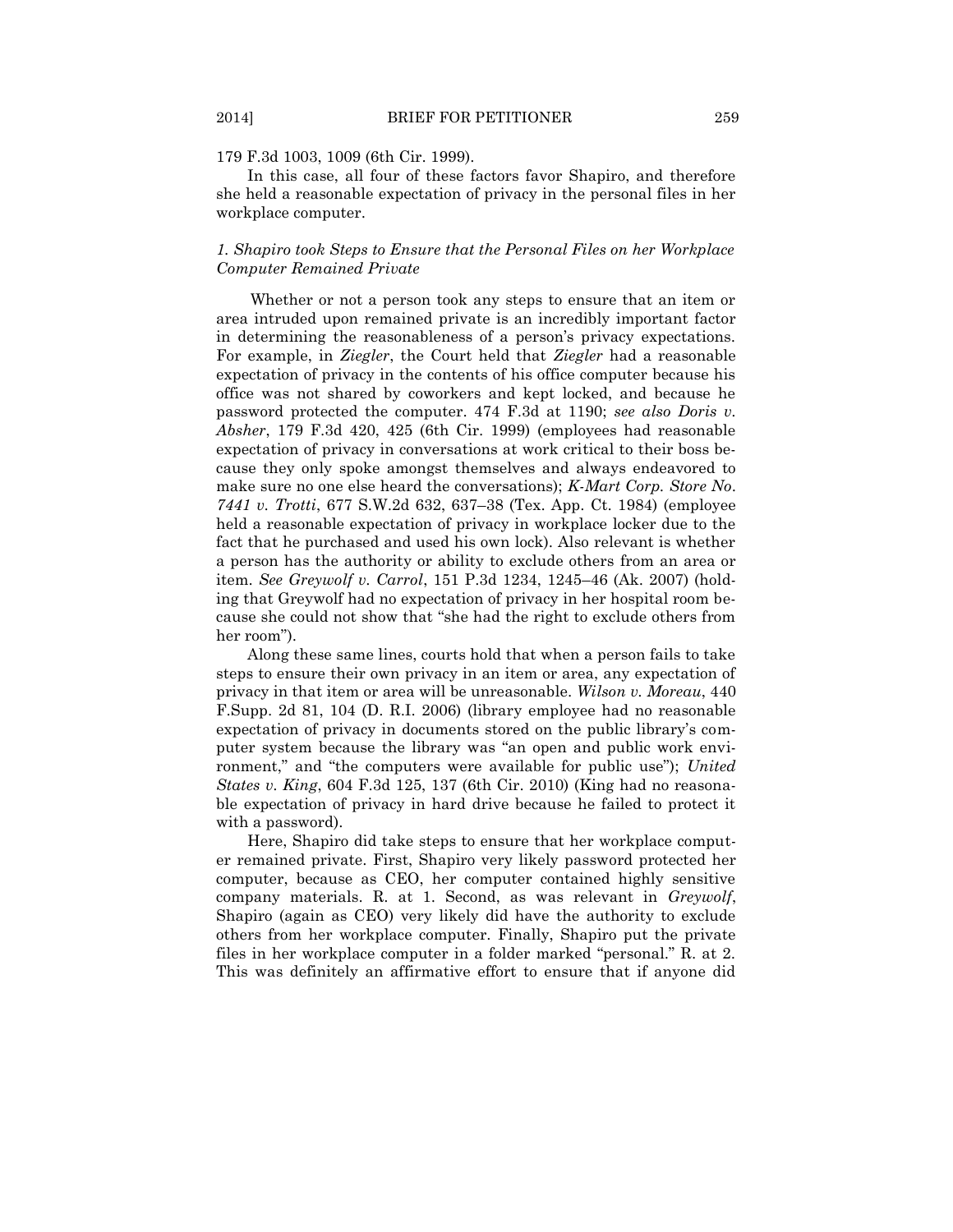gain access to her computer, they would know which files were off limits, and which files were related to U.S. Apparel's business.

Former employees can lose their reasonable expectations of privacy in materials in their offices if, after they are terminated, they have an opportunity to remove personal belongings but do not do so. *See Shaul v. Cherry Creek Valley-Springfield Cent. Sch. Dist*., 363 F.3d 177, 182– 83 (2d Dist. 2004). However, in this case, the record is unclear as to whether Shapiro was given any opportunity to access her computer or remove her personal files from it after she was terminated. And, given that her termination was forced, it is very plausible that she had no such opportunity. R. at 2. Moreover, where an employer fails to return an employee's property, the employee will retain her reasonable expectation of privacy therein. For example, in *Armijo v. Yakima HMA, LLC*, the Court held that a former employee had reasonable expectation of privacy in her diary that her employer failed to return after she was terminated. No. 11–CV–3114–TOR, 2012 WL 2576624 \*2 (E.D. Wash. July 3, 2012). Here, instead of returning Shapiro's personal files, Respondent held a press conference and broadcasted her personal information to the world.

So, Shapiro did take steps to protect her privacy and she may have never had an opportunity to recover her personal files after her termination.

#### *2. It is Highly Unlikely that Shapiro Consented to any Lack of Privacy in Her Workplace Computer*

When an employer has a policy of monitoring its employees' computer activities, and when an employee either constructively or affirmatively consents to that policy, such consent can destroy the employee's reasonable expectation of privacy. *See e*.*g*., *Muick*, 280 F.3d at 743; *United States v. Angevine*, 281 F.3d 1130, 1134 (10th Cir. 2002).

However, here the record is devoid of any such monitoring policy. And, if this Court reinstates Shapiro's claim and Respondent could produce such a policy on remand, the mere existence of a monitoring policy would not defeat Shapiro's claim. This is because, in order for an employer's monitoring policy to destroy an employee's reasonable expectations of privacy, the monitoring must be constant and routine. *Leventhal v. Knapek*, 266 F.3d 64, 74 (2d Cir. 2001). This rule makes good sense, because as *Levanthal* recognized only a policy that is used "routinely" or as part of a "general practice" can reasonably and effectively put an employee on notice that she has no privacy in her workplace computer. 266 F.3d at 74; *see also Covertino v. U.S. Dep't of Justice*, 674 F. Supp. 2d 97, 110 (D.D.C. 2009) (reaching a similar holding).

In this case, there is nothing in the record indicating Shapiro consented to giving away any of her privacy, and it is unlikely that she ever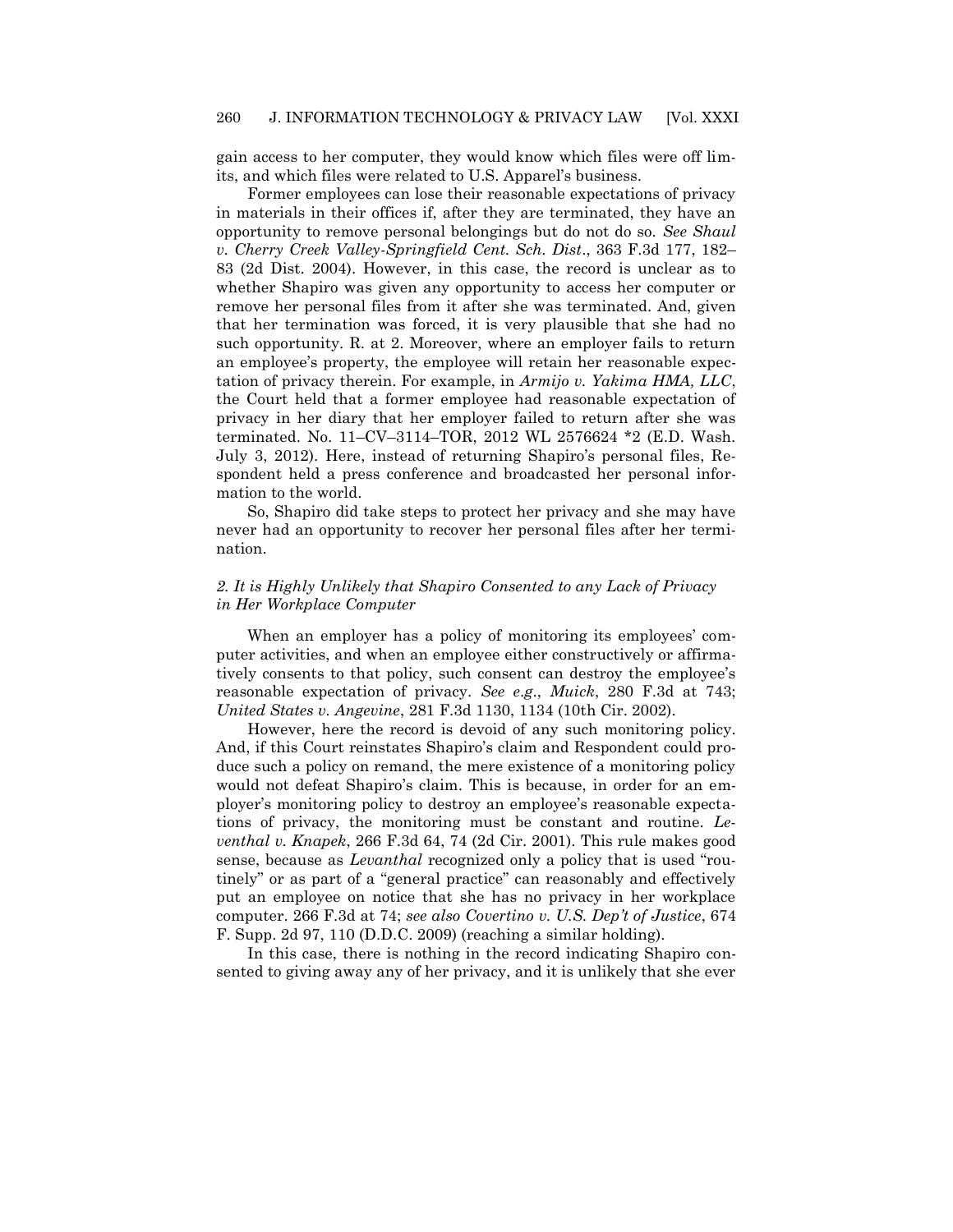did give such consent.

#### *3. Shapiro Exclusively Controlled and Possessed Her Workplace Computer, and it is Possible that She Also Owned the Computer*

A person's ownership, possession, and control of an area or item intruded upon are also important when determining that person's reasonable expectation of privacy in the area or item. *O'Connor*, 480 U.S. at 718; *Ziegler*, 474 F.3d at 1190.

In *O'Connor*, one of the reasons the Court found that Ortega had a reasonable expectation of privacy in the contents of his desk was because he "did not share his desk or file cabinets with any other employees.‖ 480 U.S. at 718. Similarly, in *Ziegler*, one of the reasons the Court held that Ziegler had a reasonable expectation of privacy his workplace computer was because "[h]is office was not shared by co-workers."  $474$ F.3d at 1190. In *Leventhal*, the Court held that Leventhal had a reasonable expectation of privacy in the contents of his computer because his office was private, had a door, and because Levanthal had exclusive use of his desk, cabinet, and the computer in his office. 266 F.3d at 73. Finally, in *Schowengerdt v. Gen. Dynamics Corp.*, the Court held that a naval employee had a reasonable expectation of privacy in personal photographs and letters his employer discovered inside his desk, because the desk was given to him for his "exclusive use."  $823$  F.2d 1328, 1335 (1987); *see also Varnado v. Dep't. Employ*, 687 So.2d 1013, 1024– 25 (La. App. 1996) (employee had a reasonable expectation of privacy in his office computer because his "executive office" arrangement allowed only himself and his secretary access to his office, and therefore the office would be "considered private by most members of society").

In this case, it is very plausible that Shapiro had exclusive control and possession over her office and her work computer, because she was the CEO of U.S. Apparel. In terms of ownership, the record is unclear as to whether Shapiro bought or personally owned her work computer. But, even if she did not, ownership is the least important factor to consider (as compared to possession and control) when determining an individual's privacy interests, because a person's privacy interests do not rise and fall based only on her ownership of property. *Schowengerdt*, 823 F.2d at 1333 (citing *Katz v. United States*, 389 U.S. 347, 352 (1967)). As *Schowengerdt* recognized, the Supreme Court has rejected the idea that an employee must have a property right in an area or item to have a legitimate privacy interest there. 823 F.2d at 1333 (citing *Mancusi v. DeForte*, 392 U.S. 364, 368 (1968)); *see also United States v. Barrows*, 481 F.3d 1246, 1248–49 (10th Cir. 2011) (despite the fact that employee owned computer he took to work, he had no expectation of privacy in it because he failed to use a password or take other steps to prevent others from using it). So, Shapiro's exclusive possession and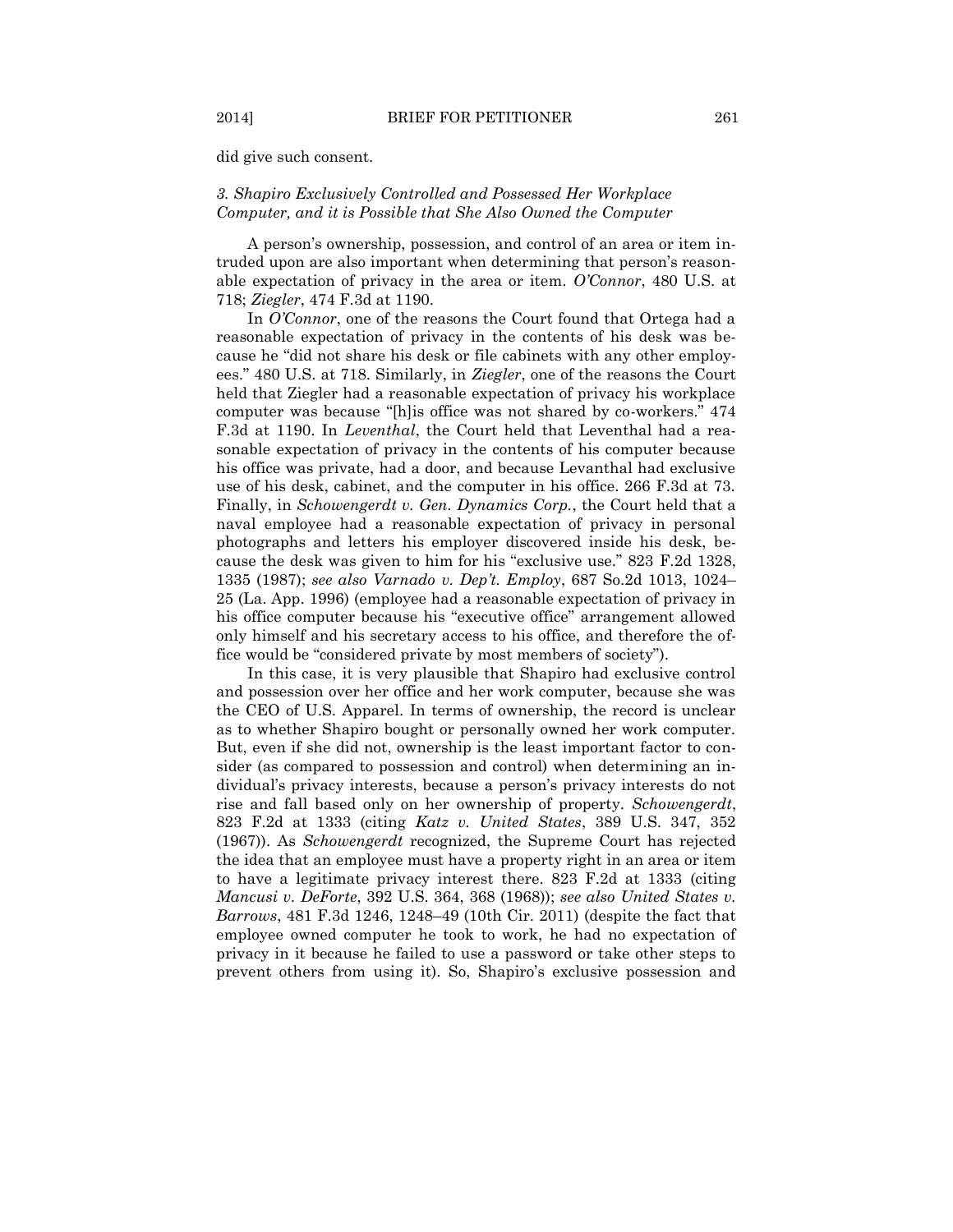control of her workplace computer, and her possible ownership of that computer, strongly suggests that she had a reasonable expectation of privacy in the computer.

#### *4. Shapiro Used the Computer Folder that Respondent Intruded Upon to Keep Highly Personal Files.*

Similar to the question of an employee's ownership, possession, and control of an item or area is the question of what the item or area intruded upon was used for. Essentially, when determining whether a person has a reasonable expectation of privacy in an item or area in their workplace, the law makes a distinction between items or areas used for work activity and those used for personal activity. *O'Connor*, 480 U.S. at 718. When, as here, the item intruded upon is used or substantially related to any employee's personal activities, courts are more likely to hold that the employee has a reasonable expectation of privacy in that item. *Id.* at 718; *see e.g., Stengart v. Loving Care Agency, Inc*., 990 A.2d 650, 663–64 (N.J. 2010).

In *O'Connor*, one of the key reasons that the Court held that the employee in question had a reasonable expectation of privacy in the desk and file cabinets in his office was that the employee used those items to keep highly personal material, such as personal correspondences, financial records, teaching aids and notes, and personal gifts and mementos. 480 U.S. at 718; *see also Varnado*, 687 So.2d at 1024 (employee had a reasonable expectation of privacy in his office because he used it as a place to keep his personal records such as check books, bills, and insurance papers).

Similarly, in *Blake*, part of the reason the Court held that the employees had a reasonable expectation of privacy in their personal phone calls was because of the mere fact that the calls were personal. 179 F.3d at 1009. In *Rosario v. United States*, the Court held that employees had a reasonable expectation of privacy in their conversations made in a break room because "[t]he purpose of the room was inherently private," and the room was used to "safeguard [employees'] personal belongings and working instruments . . . " 538 F. Supp.2d 480, 497 (D.P.R. 2008). Finally, in *Stengart*, the Court held that an employee had a reasonable expectation of privacy in email communications with his attorney, because the emails were used to share inherently personal and confidential material. 990 A.2d at 663–64.

The result in all the above cases should hold true in this one, because Shapiro used the folder in her computer that Respondent intruded upon for personal purposes. Shapiro even labeled the folder "personal.‖ (R. at 2); *see also Vernars v. K Young*, 539 F.2d 966, 969 (3d Cir. 1976) (employee had reasonable expectation of privacy in mail that was marked "personal"); *cf. Watkins v. L.M. Berry & Co.*, 704 F.2d 577, 584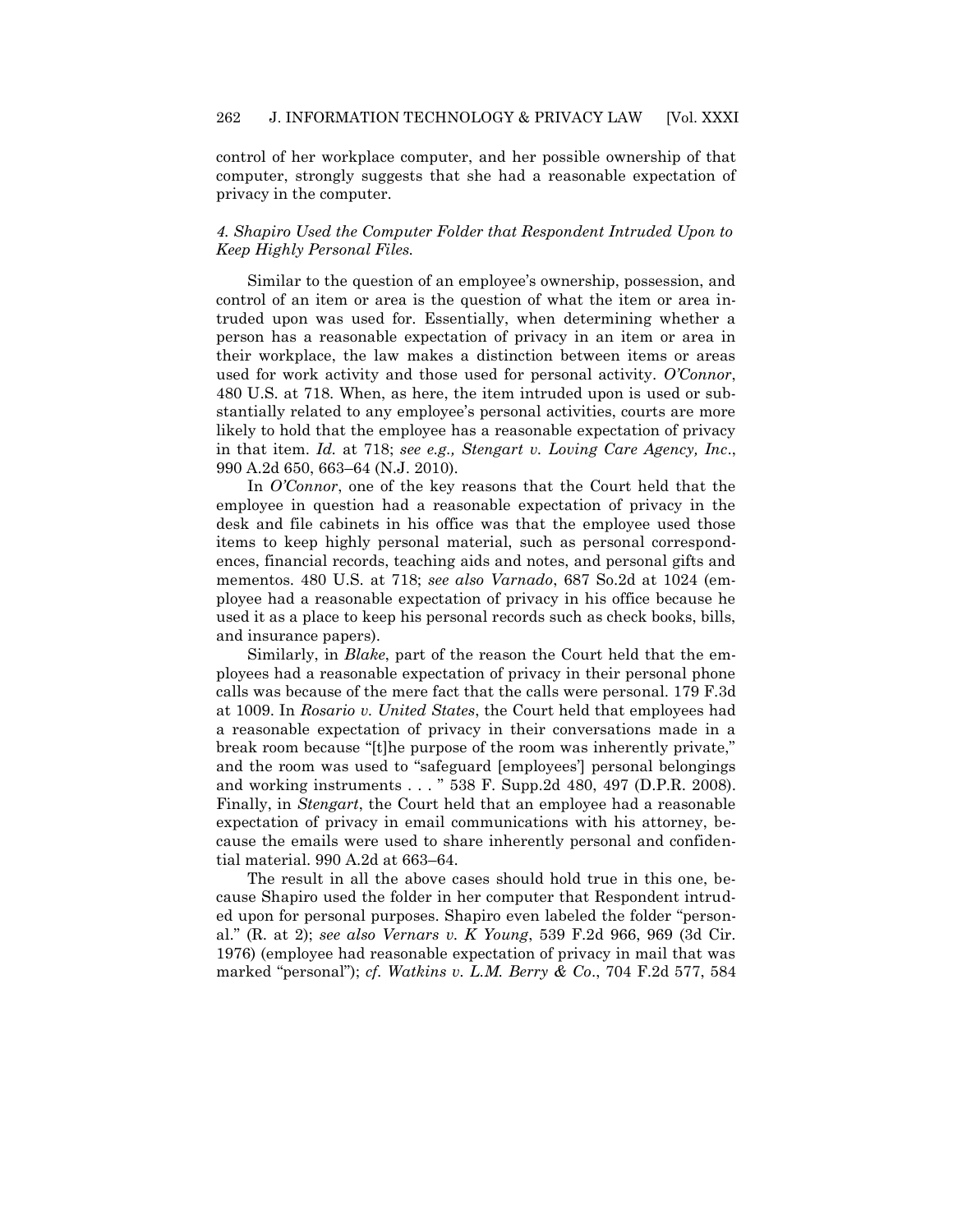(11th Cir. 1983) (employer permitted to monitor an employee's phone calls, but such monitoring had to be limited in length and could only be long enough to make sure the phone call was not business related; after such time as call was determined personal, employee would have a reasonable expectation of privacy in the call).

So, as soon as Bennett saw that the title the folder was "personal," she should have known that it was private and that Shapiro was using it for personal purposes.

B. Respondent's Intrusion into the Personal Files on Shapiro's Computer was a Highly Offensive Invasion of Her Privacy.

In order for an intrusion to be highly offensive to a reasonable person, the interference with a plaintiff's seclusion must be substantial, and the result of conduct to which a reasonable person would strongly object. Restatement (Second) of Torts, § 652B cmt. d (1965); *Montgomery Ward v. Shope*, 286 N.W.2d 806, 808 (S.D. 1979). To determine what constitutes highly offensive conduct, courts consider five factors: (1) the degree of the intrusion, (2) the context, conduct and circumstances surrounding the intrusion, (3) the intruder's motives and objectives, (4) the setting into which the defendant intrudes, and (5) the expectations of those whose privacy is invaded. *Remsburg v. Docusearch, Inc.*, 816 A.2d 1001, 1009 (N.H. 2003); *see also Shulman v. Group W Productions, Inc*., 955 P.2d 469, 493 (Cal. 1998); *PETA v. Bobby Berosini, Ltd*., 895 P.2d 1269, 1282 (Nev. 1991).

Generally, the question of whether conduct is highly offensive is ―largely a matter of social conventions and expectations.‖ *PETA*, 895 P.2d at 1281. For example, "while questions about one's sexual activities would be highly offensive when asked by an employer, they might not be offensive when asked by one's closest friend." *Id.* (citing J. Thomas McCarthy, *The Rights of Publicity and Privacy*, § 5.10(A)(2) (1993)). Further, courts have recognized that highly offensive conduct is not limited to intrusions upon physically defined areas or places, and that intrusions into one's "personality" or "psychological integrity" can be also highly offensive. *Phillips v. Smalley Maintenance Services, Inc*., 435 So.2d 705, 710–711 (Al. 1983); *see also Bennett v. Norban*, 151 A.2d 476, 479 (Pa. 1959) (holding that outrageous conduct can involve intrusion into a person's "integrity" or "honor".

Within this framework, courts have held that employers' intrusions into the lives of their employees have been highly offensive in a multitude of contexts. For example, courts have held that employers conduct can be highly offensive when an employer: opens or copies an employee's personal mail, *Roth v. Farner-Bocken Co.*, 667 N.W.2d 651, 660–61 (S.D. 2003)); secretly places a listening device in an employee's office, *Slack v. Kanawha Cty. Hous. and Redeveloping Auth.*, 423 S.E.2d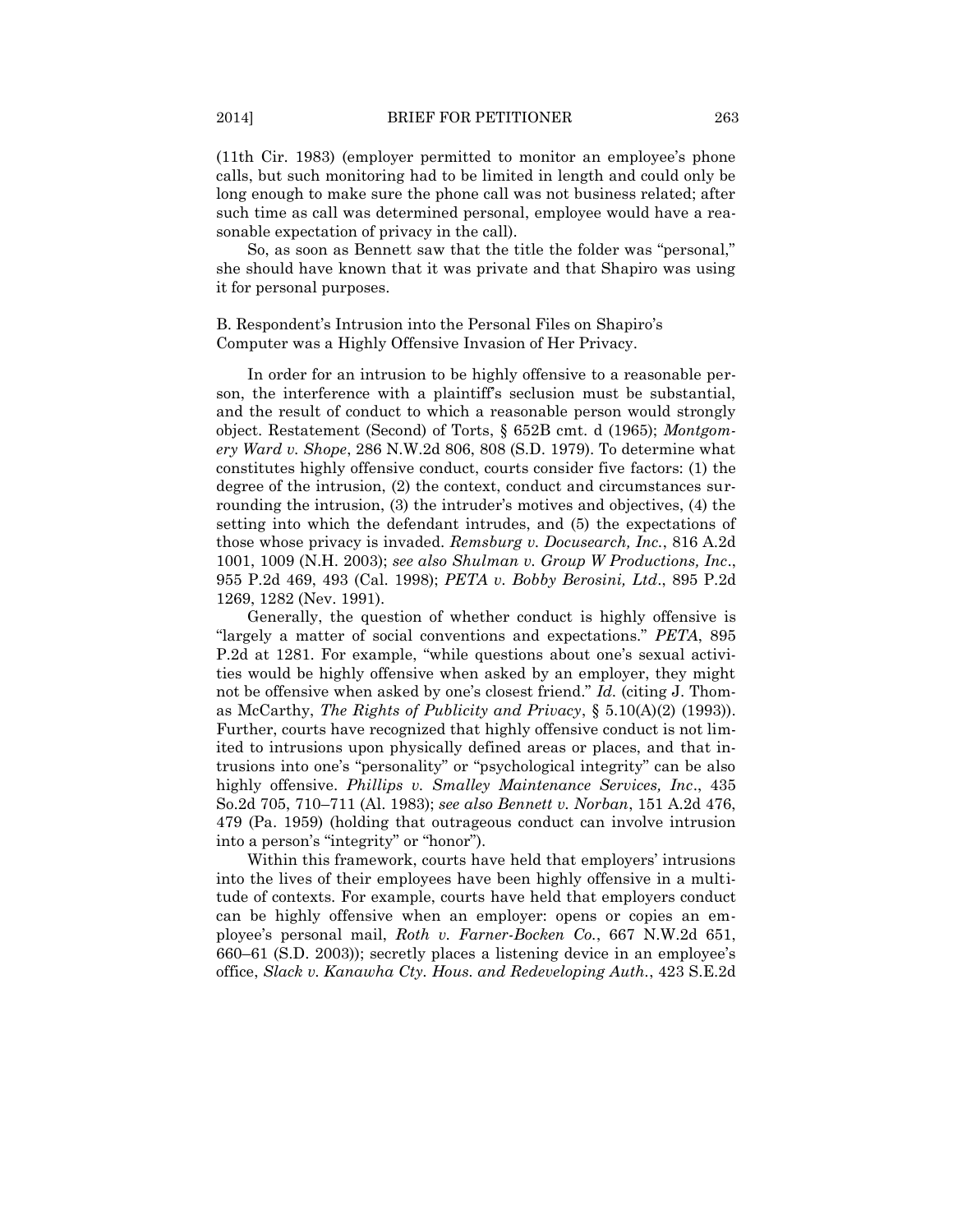547, 550–54 (W.Va. 1992); listens in on a phone conversation happening in an office that the employer told the employee to use for his private telephone calls, *Fisher v. Mt. Olive Lutheran Church*, 207 F. Supp. 2d 914, 927 (W.D. Wis. 2002); accesses an employee's personal email account to obtain evidence to support termination efforts of the employee, *Murphy v. Spring*, No. 13–CV–96–TCK–PJC, 2013 WL 5172951, \*10–11 (N.D. Ok. Sept. 12, 2013); *Fischer*, 207 F. Supp. 2d at 928; or reads a former employee's diary. *Armijo*, No. 11–CV–3114–TOR, 2012 WL 2576624, at \*2.

When a defendant gains unauthorized access to files on a plaintiff's computer or hard drive, courts have also held that such conduct can be highly offensive. *See e.g.*, *Coalition for an Airline Passengers' Bill of Rights v. Delta Air Lines, Inc*., 693 F. Supp.2d 667, 675 (S.D. Tex. 2010); *Dalley v. Dykema Gossett*, *P.L.L.C*., 788 N.W.2d 679, 690–91 (Mich. Ct. App. 2010).

The facts of *Roth* are very similar to this case. In *Roth*, Roth's former supervisor opened a personal piece of Roth's mail that an attorney sent to his company by accident (Roth was no longer employed there). 667 N.W.2d at 658. His supervisor opened the mail "in the regular course of business," but after determining that the mail was personal and belonged to Roth, the supervisor read the entire contents of the mail packet, made photocopies, and then gave the copies to his supervisor. *Id.* Based on these facts, the Court held that Roth's former employer's conduct was highly offensive. *Id*. at 663–64. Here, just as in Roth, Bennett may have had legitimate business motives for accessing Shapiro's computer. However, upon seeing the personal files within the computer, Bennett (just like Roth's supervisor) should have not opened or read anything inside the personal folder or given any of Shapiro's personal information to her superiors, and her actions were highly offensive.

In *Murphy*, the Court held that Murphy's supervisors' action of intentionally accessing her private email account in order to gain evidence to support their recommended termination of her employment could be highly offensive conduct. No. 13–CV–96–TCK–PJC, 2013 WL 5172951, at \*11. Similarly, in *Fischer*, Fischer's former employer gained access to Fischer's personal emails in order to justify its termination of him. 207 F. Supp.2d at 928. The Court held that this conduct could be highly offensive and thus denied the defendants' motion for summary judgment. *Id.* Again, both *Murphy* and *Fischer* are similar to this case because it is very plausible that Respondent directed Bennett to access Shapiro's computer in order to get information justifying her termination.

Finally, in *Dalley*, the Court found that where agents of the defendant, acting through subterfuge, gained access to Dalley's computer and hard drive in order to copy files, a reasonable juror could find this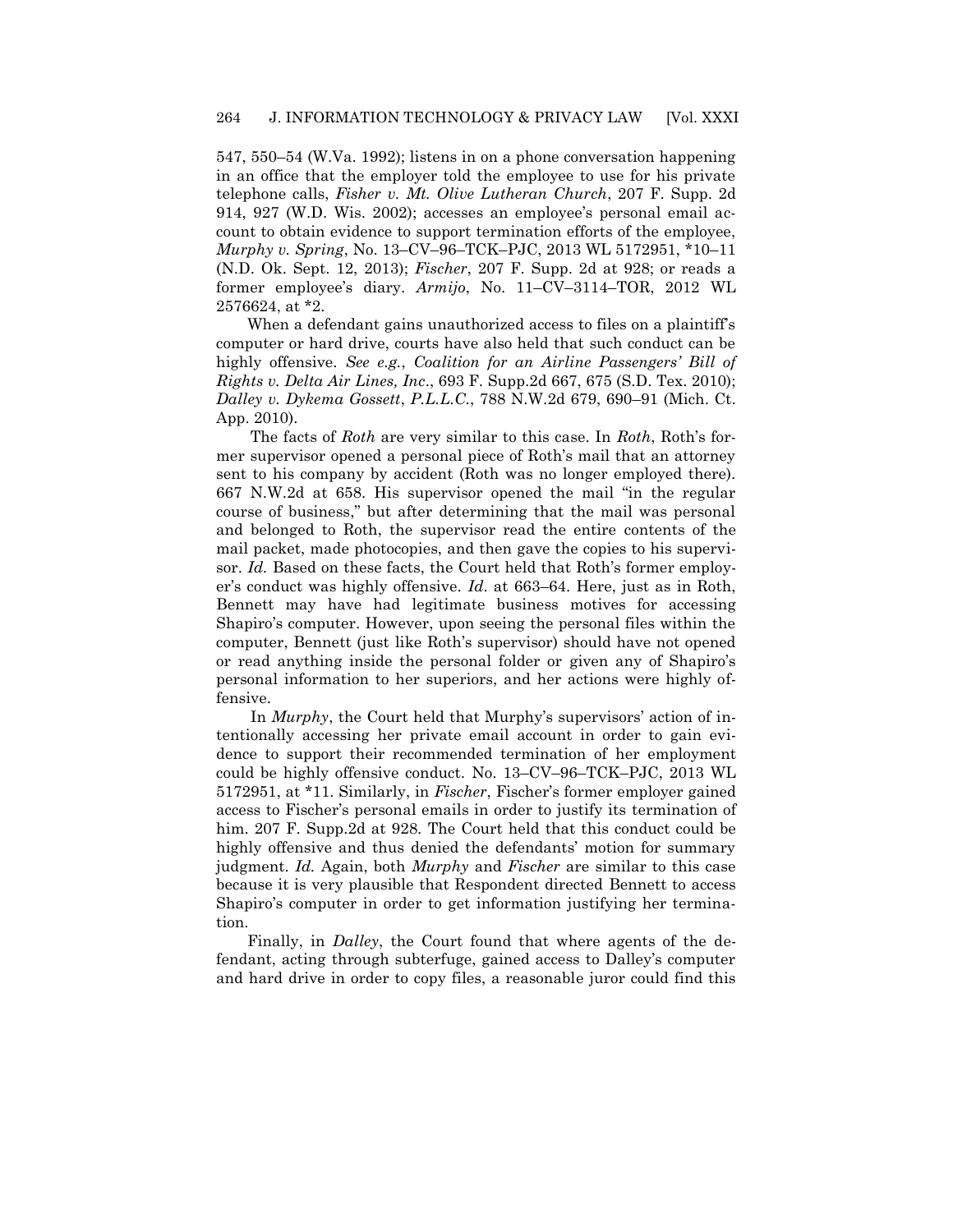conduct objectionable. 788 N.W.2d at 690; *see also Coalition for an Airline* Passengers' Bill of Rights, 693 F. Supp. 2d at 675 ("The court concludes that hacking into a person's private computer and stealing personal correspondence would . . . be highly offensive to a reasonable person.‖). Here, Respondent also displayed a level of subterfuge because they waited until after Shapiro had been removed from the company to access her computer. Had Respondent approached Shapiro before she was terminated, she could have easily assisted the company in removing business-related materials from her computer while at the same time ensuring that her personal files were not intruded upon.

Employers often argue that they are justified in intruding into their employees' computers because: (1) they need to make sure employees are not wasting too much time doing personal tasks, (2) they need to protect their company's confidential information, and (3) monitoring helps avoid employers' liability in civil suits where employers brought in as defendants under the theory of respondeat superior. Meir S. Hornug, *Think Before You Type: A Look at Email Privacy in the Workplace*, 11 Fordham J. Corp. & Fin. L. 115, 122 (2005). However, none of these justifications are present in this case. At the time of the intrusion, Shapiro was no longer an employee, so any concerns about productivity or respondeat superior were absent. Also, Shapiro presumably no longer had access to her workplace computer after her termination. So, at best Respondent only needed to make sure that Shapiro had not leaked any information in the past, and this need does very little to downplay the company's highly offensive invasion of Shapiro's privacy.

What is most striking about Respondent's behavior in this case is the degree of its intrusion into Shapiro's privacy. After Shapiro was terminated, Respondent could have chosen not to intrude into her computer. After the company intruded into her computer, it could have chosen not to open Shapiro's personal folder. After Respondent chose to open the personal folder, it could have chosen not to open the files within that folder. After it chose to open the files, it could have chosen to keep the highly sensitive and personal information it discovered within the company. Instead, at each step of the way, Respondent chose to intrude further and further, culminating with the company holding a press conference and exposing Shapiro's personal information to the entire world.

In conclusion, Shapiro's right to privacy must be protected:

The right to privacy is an integral part of our humanity; one has a public persona, exposed and active, and a private persona, guarded and preserved. The heart of our liberty is choosing which parts of our lives shall become public and which parts we shall hold close.

*Lake v. Wal-Mart Stores, Inc.*, 582 N.W.2d 231, 234 (Minn. 1998).

Here, Respondent intruded upon Shapiro's reasonable expectation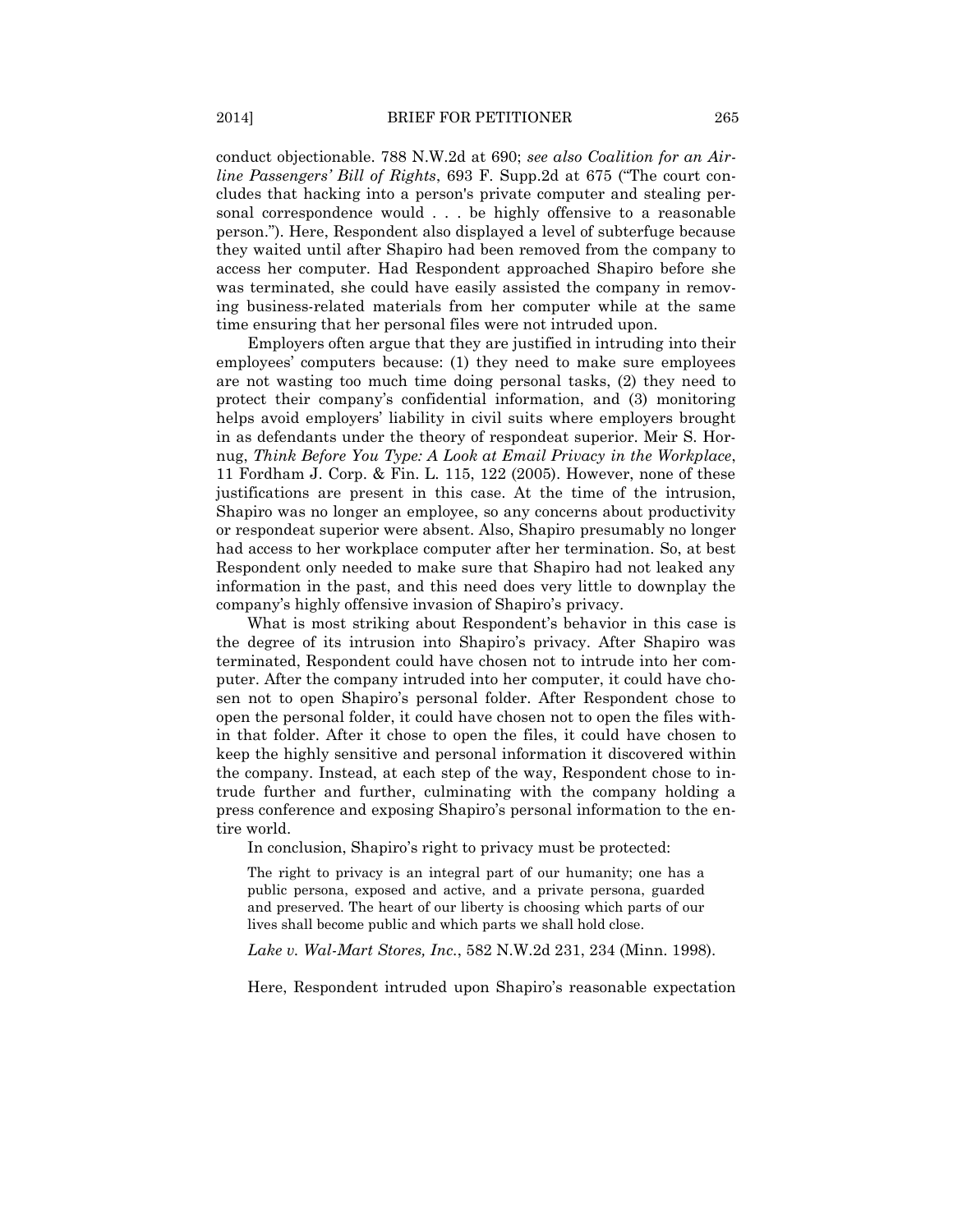of privacy in a gross, wrong, and highly offensive manner, and stole from her the right to choose which parts of her life she wanted to keep private, and which parts she wanted to make public.

The citizens of the great State of Marshall must know that they have privacy. They must know that they have privacy in their workplaces, in their computers, and in their personal affairs. And they must know that when their privacy is intruded upon, they can turn to the courts for protection. Therefore, Shapiro respectfully asks this Honorable Court to reverse the decision of the circuit court below and reinstate her claim for intrusion upon seclusion.

#### II. THE CIRCUIT COURT ERRED IN GRANTING RESPONDENT'S MOTION TO DISMISS BECAUSE SHAPIRO PROPERLY STATES A CLAIM AGAINST THE RESPONDENT FOR VIOLATING THE STATE OF MARSHALL COMPUTER FRAUD AND ABUSE ACT

Shapiro properly states a claim against Respondent for violation of the State of Marshall Computer Fraud and Abuse Act ("MCFAA"). 1030(a) (2008). The MCFAA provides in part:

(1) Whoever knowingly accesses a computer without authorization or exceeding authorized access and by means of such conduct obtains personal information commits the offense of a fraud and related activity in connection with computers; and (2) Any person who suffers damage or loss by reason of a violation of this section may maintain a civil action against the violator to obtain compensatory damages or injunctive relief or other equitable relief.

Marshall Stat. Ann. ¶ 1030(a)(2008).

The MCFAA emulates the federal Computer Fraud and Abuse act ("CFAA"). 18 U.S.C.  $\S$  1030 (West 2008). The CFAA prohibits unauthorized access or exceeding authorized access to computers when the access is used to obtain information. *Id.* at § 1030(a). The CFAA also provides for a civil cause of action to obtain compensatory damages. *Id.* § 1030(g); *P.C. Yonkers, Inc. v. Celebrations the Party & Seasonal Superstore, LLC*., 428 F.3d 504, 510-11 (3d Cir. 2005).

Other states, like the state of Marshall, have also modeled their state computer crime statutes after the CFAA. *See, e.g*., Cal. Penal Code § 502 (West 2011); 18 Pa. Consol. Stat. Ann. § 7611 (West 2003). Accordingly, when interpreting state computer crime counterpart statutes, courts often look to the text of the CFAA and the relevant case law. *See e.g., State v. Riley*, 988 A.2d 1252, 1259 (N.J. 2009); *Global Policy Partners, LLC v. Yessin*, 686 F. Supp. 2d 631, 637 (E.D. Va. 2009).

The Circuit Court's decision should be reversed. Shapiro properly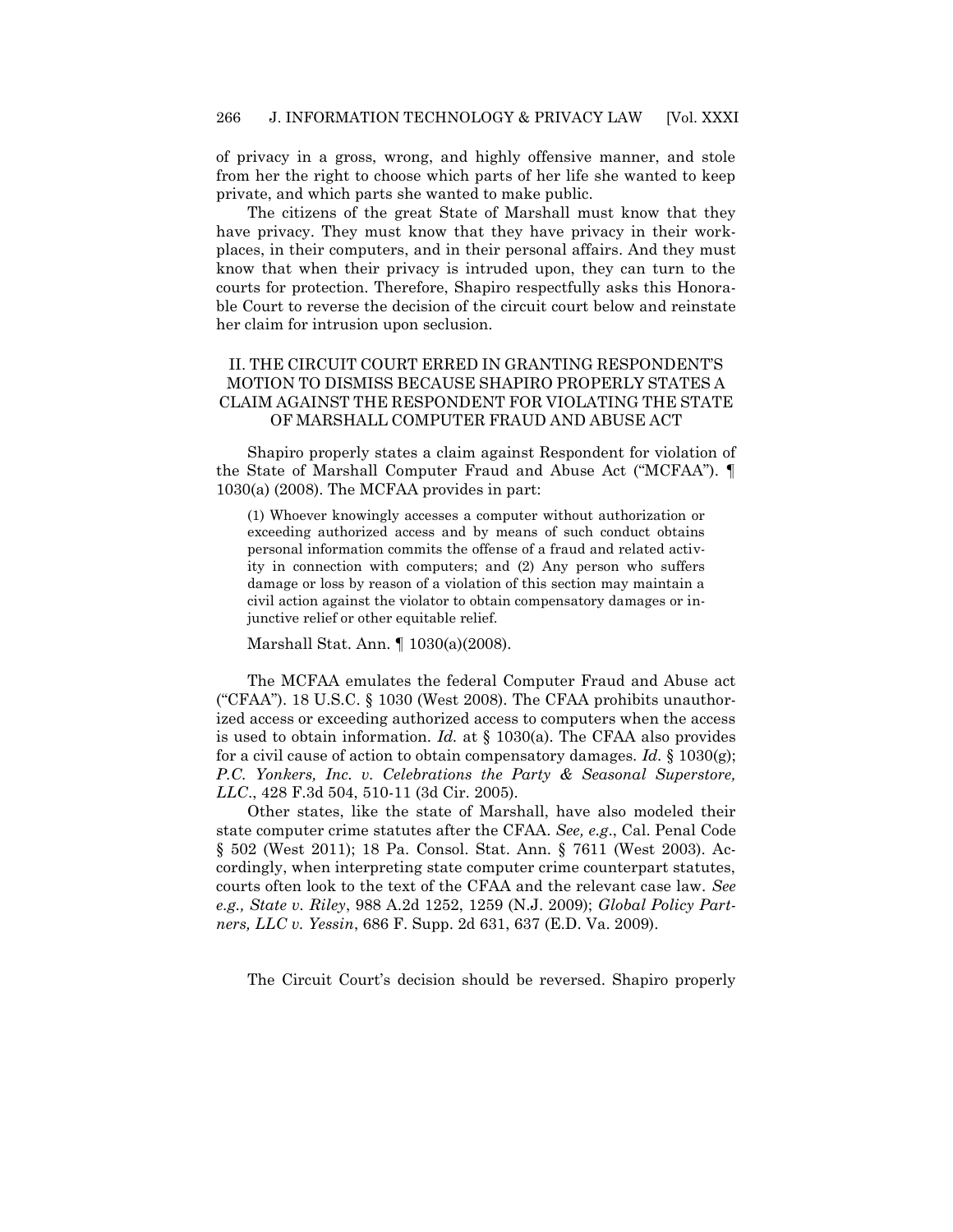stated a claim against Respondent for violation of the MCFAA because (1) At the direction of Respondent, Bennett committed computer fraud both when she accessed Shapiro's personal files and Shapiro's social media accounts without authorization; and (2) Shapiro suffered the requisite loss to state a claim under the MCFAA.

A. Shapiro Adequately Stated a Claim for Two Separate Violations of the MCFAA Where Bennett Accessed both Shapiro's Personal Files and Social Media Accounts Without Authorization

Shapiro adequately stated a claim against Respondent for Bennett's violation of the MCFAA on two separate occasions. Under the CFAA, "knowingly" accessing a computer "does not require proof of intent to defraud.‖ *United States v. Willis*, 476 F.3d 1121, 1125 (10th Cir. 2007). Ultimately, the only proof necessary is "that the defendant intentionally accessed information from a protected computer." *Id.* The acts of opening files or entering in passwords without permission in and of themselves corroborate intent. *Id.* at 1125, n.1; *see United States v. Nosal*, 676 F.3d 854, 860 (9th Cir. 2012). Therefore, Bennett's actions of opening a clearly labeled "personal" folder as well as changing the social media account passwords in and of themselves corroborate intent.

Furthermore, Respondent is vicariously liable for the conduct of its agent, Bennett, when she committed computer fraud at their direction. Courts have held that an employer can be vicariously liable for an employee's violation of the CFAA if those transgressions occur when the employer directs the employee's conduct. *See e.g., Nexans Wires S.A. v. Sark-USA, Inc*., 319 F.Supp.2d 468, 472 (S.D.N.Y.2004). Respondent affirmatively instructed Bennett to access and obtain Shapiro's personal files from her desktop computer. R. at 2. Respondent also instructed Bennett to access Shapiro's LinkedIn<sup>™</sup> and Twitter<sup>™</sup> accounts, and to delete her name, photo and other personal information as well as changing the account passwords, all without Shapiro's consent. R. at 3. Respondent is therefore liable for Bennett's improper actions.

#### *1. Bennett Did Not have Authorization to Access and Obtain Shapiro's Personal Files.*

Shapiro did not give Bennett authorization to access and obtain her personal files. Both the MCFAA and the CFAA do not provide a definition for "authorization," however, courts have defined it as "permission or power granted by an authority.‖ *LVRC Holdings, LLC v. Brekka*, 581 F.3d 1127, 1133 (9th Cir. 2009). Both the MCFAA and the CFAA allow "[a]ny person" who suffers a loss under the statutes to bring a civil cause of action. § 1030(g);  $\parallel$  1030(a)(2). "Any" person means that a plaintiff does not have to be the owner of an improperly accessed computer. Rather, a defendant is considered "without authorization" if he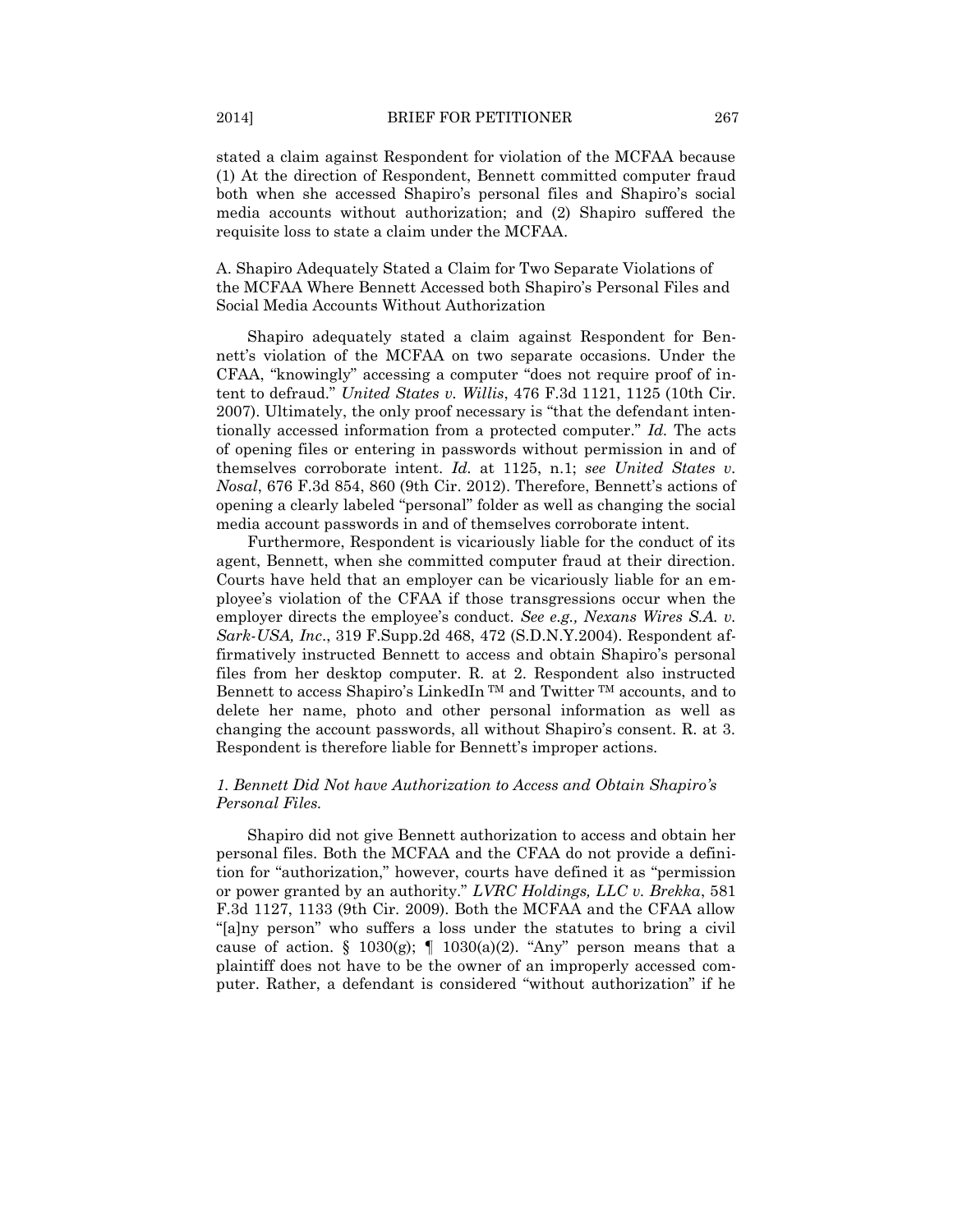improperly accesses the data of another even if the access is from his own computer. *Theofel v. Farey-Jones*, 359 F.3d 1066, 1078 (9th Cir. 2004).

For example, in *Lazette v. Kulmatycki*, the plaintiff installed her personal email account on a company owned blackberry device. 949 F. Supp. 2d 748, 751 (N.D. Ohio 2013). Upon her termination, the plaintiff returned the device to her employer, however, the employer then accessed and disclosed personal messages that plaintiff left on the device. *Id.* Plaintiff filed suit under the Stored Communications Act that, like the CFAA and MCFAA, prohibits access without authorization. 18 U.S.C.  $\S 2511(2)(d)$  (West 2008). The Court held that because plaintiff did not grant permission to obtain her personal messages, the supervisor was not authorized to access them even if plaintiff had left the messages on a company owned device. *Lazette*, 949 F. Supp. 2d. at 762.

Similarly, the Ninth Circuit in *Theofel* reversed dismissal of a CFAA claim where defendant accessed plaintiffs' email accounts without permission from a company computer. *Theofel*, 359 F.3d at 1079. Although defendant subpoenaed plaintiffs' personal emails, he was still without authorization because he accessed the accounts without plaintiffs' permission. *Id.* at 1078; *see also, Modrowski v. Pigatto*, 712 F.3d 1166, 1167 (7th Cir. 2013) (employee's act of merging personal and business emails does not grant employer to access merged personal information).

In the above-mentioned cases, the defendants owned the accessed computer. However, the defendants nonetheless "accessed a computer without authorization" because they were not granted permission to access the personal information within the computer. If Shapiro had left her credit card in her former office at U.S. Apparel, it would not grant U.S. Apparel authorization to obtain and spend on the card as they please.

Even if Shapiro did not personally own her desktop computer from which her personal files were accessed, just as the plaintiffs in *Theofel* and *Lazette*, she never gave permission to Bennett or Respondent to access, and obtain her personal information. *See Theofel* 359 F.3d at 1079; *Lazette*, 949 F. Supp. 2d at 751. As the Court in *Lazzette* reasoned, leaving personal information on company devices does not grant employers, or Respondent in the present case, permission to obtain that information. Further, simply syncing personal and company devices also does not grant Respondent authorization to access Shapiro's personal files. *See Modrowski*, 712 F.3d at 1167.

With the abundance of new technologies, syncing personal devices to work computers has not only become common practice among employees, but companies are also creating special programs asking employees to sync their personal devices to work computers for efficiency.

For example, Dell conducted a survey and found that companies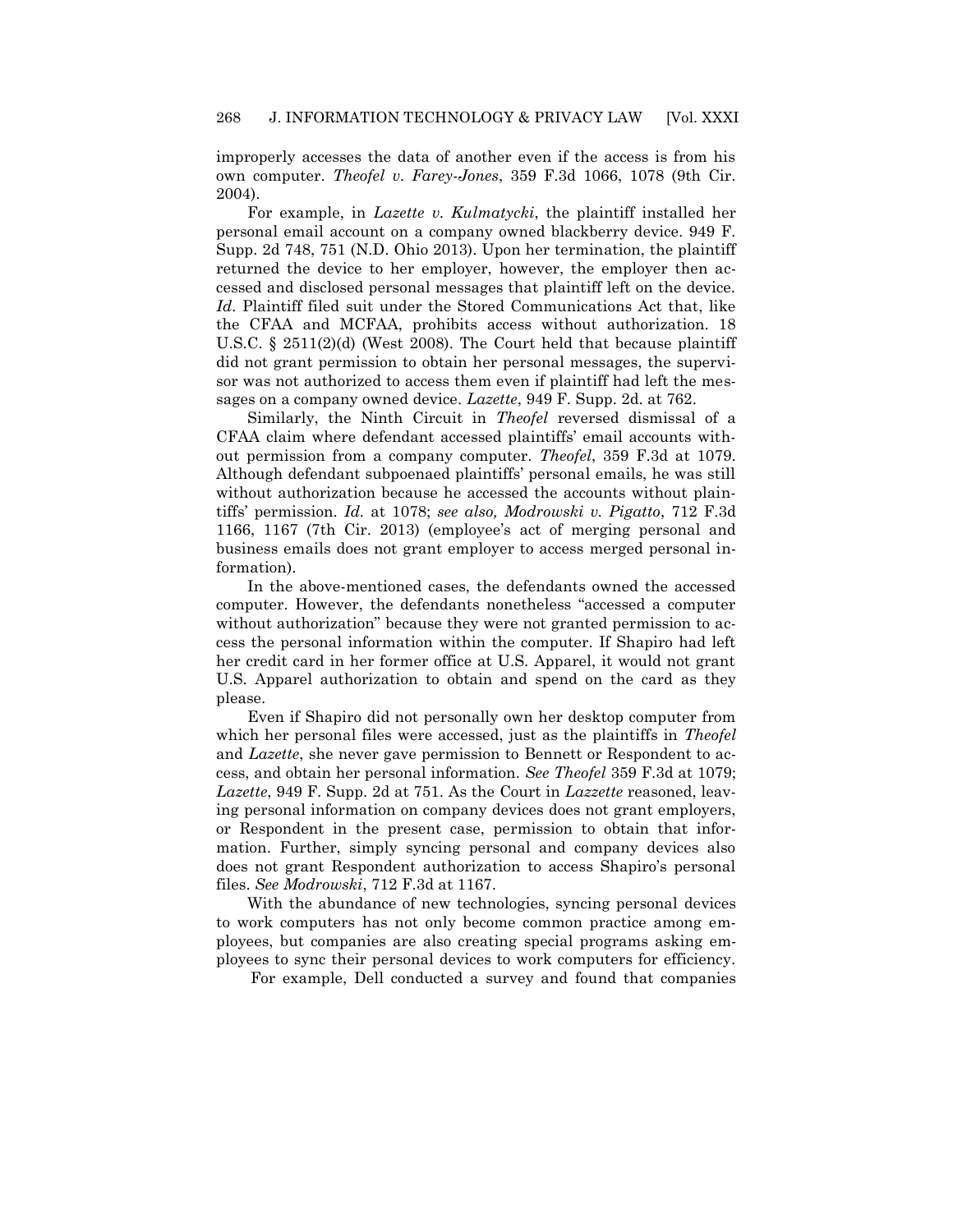with such programs saw a 74% productivity increase. Sarah Marshall, *It Consumerziation: A Case Study of BYOD in a Healthcare Setting*, Tech. Innovation Mgmt. Rev., http://timreview.ca/article/771 (last visited Sept. 29, 2014). Allowing companies like U.S. Apparel to then grab whatever synced personal information they please would jeopardize every employee's protections against theft of electronically stored personal information. As the legislative history of the CFAA indicates, Congress viewed the statute as "doing for computers what trespass and burglary laws did for real property." Matthew Kapitanyan, *Beyond Wargames: How the Computer Fraud and Abuse Act Should be Interpreted in the Employment Context*, 7 I/S: J. L. & Pol'y for Info. Soc'y 405, 410 (2012).

In the alternative, even if this Court finds that Bennett had authorization, she still violated the MCFAA because she exceeded her authorized access. Since the MCFAA does not provide a definition for "exceeds" authorized access," a comparison to the CFAA is instructive. The CFAA defines exceed authorized access as "to access a computer with authorization but utilizing access to obtain or alter information the accessor was not authorized to obtain or alter." CFAA.  $\S$  1030(e)(6) (emphasis added).

Courts differ in applying the definition and as a result a majority and minority application of the phrase have emerged. The majority view holds that a person exceeds authorized access when they misuse information that they are otherwise entitled to access. *United States v. Rodriguez*, 628 F.3d 1258, 1263 (11th Cir. 2010). The minority view holds that a person exceeds authorized access when they have permission to access the computer but access information thereon to which they are not entitled. *Brekka*, 581 F.3d at 1133. Bennett exceeded authorized access under both the majority and minority views.The majority of courts broadly construe exceeding authorization and expand the phrase's scope with each new fact pattern. *Rodriguez*, 628 F.3d at 1263. For instance, in *Yessin* the defendant accessed plaintiff's business email without her authorization to gain leverage in the pending divorce proceeding between them. 686 F. Supp. 2d at 634. The defendant argued that as manager, he was authorized to access business email accounts and that he accessed the account in an effort to ensure plaintiff was not usurping corporate opportunities. *Id.* at 637. In rejecting these arguments, the Court held that the scope of an individual's authorization to access a computer is analyzed on the basis of the expected norms of intended use. *Id.* at 636. Because defendant's access violated expected norms of intended use, the Court denied defendant's motion to dismiss for both the state and federal computer fraud laws. *Id.* at 637.

In *Rodriguez*, although the plaintiff, as an employee, had authorization from his employer to access all computer information, he nonetheless exceeded authorized access when he obtained others' personal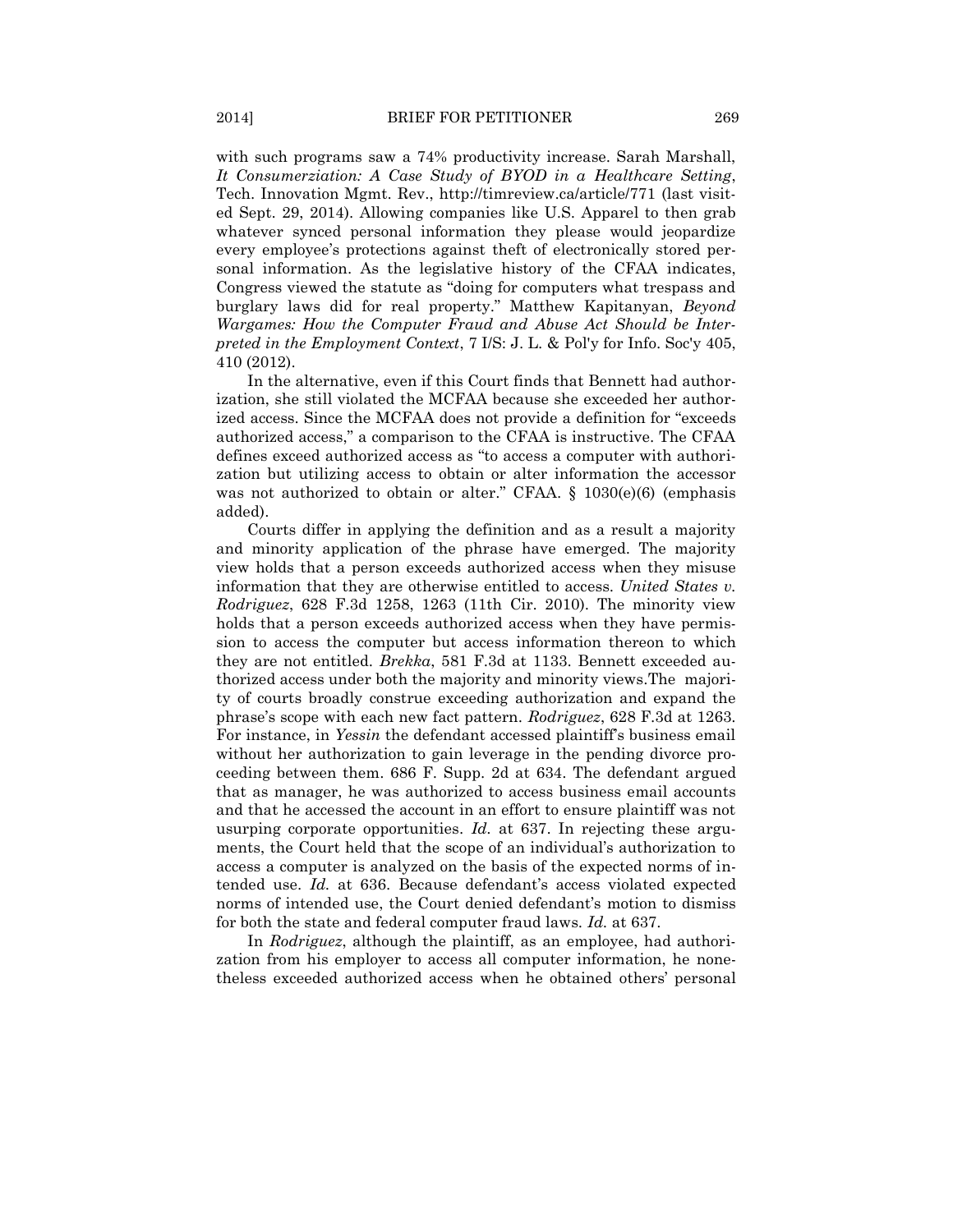information for non-business reasons. 628 F.3d at 1263. In finding that Rodriguez exceeded his authority under the CFAA, the cCurt was not persuaded by his argument that he did not use the information for a criminal purpose. *Id.* at 1264.

In the present case, through Bennett, Respondent also exceeded authorized access when it improperly accessed Shapiro's personal information in a way that violated expected norms of intended use. Respondent may argue, as the defendant in *Yessin* attempted but failed, that they accessed Shapiro's personal files for business purposes. However, the expected norms of accessing business information do not entail opening a clearly labeled "personal" folder and then negatively broadcasting the personal contents through a press conference. R. at 3.

Bennett's unlawful actions also satisfy the minority view of exceeding authorization, which imposes liability on a former employee when his initial access to a computer is authorized, but then access information within the computer that he is not entitled to access. *WEC Carolina Energy Solutions LLC v. Miller*, 687 F.3d 199, 204-05 (4th Cir. 2012). Thus, the narrow view focuses on the authority to access information not the misuse of that information. *Id.* The Court in *Brekka* held that where an employer does not limit an employee's access to any company information, misusing that information does not constitute exceeding authorized access. 581 F.3d at 1133. Consequently, even if this court finds that Bennett, as an employee, was authorized to access U.S. Apparel's information, Bennett nonetheless exceeded authorized access by opening a clearly labeled "personal" folder, not company information. R. at 2. Neither Bennett nor Respondent was entitled to access noncompany personal information.

Thus, at Respondent's direction, Bennett accessed and obtained Shapiro's personal information without Shapiro's authorization or by exceeding authorized access.

### *2. Bennett Committed Computer Fraud When She Accessed and Altered Shapiro's Personal Social Media Accounts without Shapiro's Authorization*

Shapiro adequately stated a claim for computer fraud, where Bennett accessed Shapiro's LinkedIn TM and Twitter TM accounts, deleted her name, photo, and personal information, and changed the account passwords, all without Shapiro's authorization.

LinkedIn  $TM$  is a professional network on the Internet. R. at 2. Twitter TM is a social network and a blogging site that allows users to send and read short messages called "tweets." R. at 2. These websites allow users to create their own public profiles and connect with other users based on interests in music, movies, other activities, and mutual friends. R. 1-2.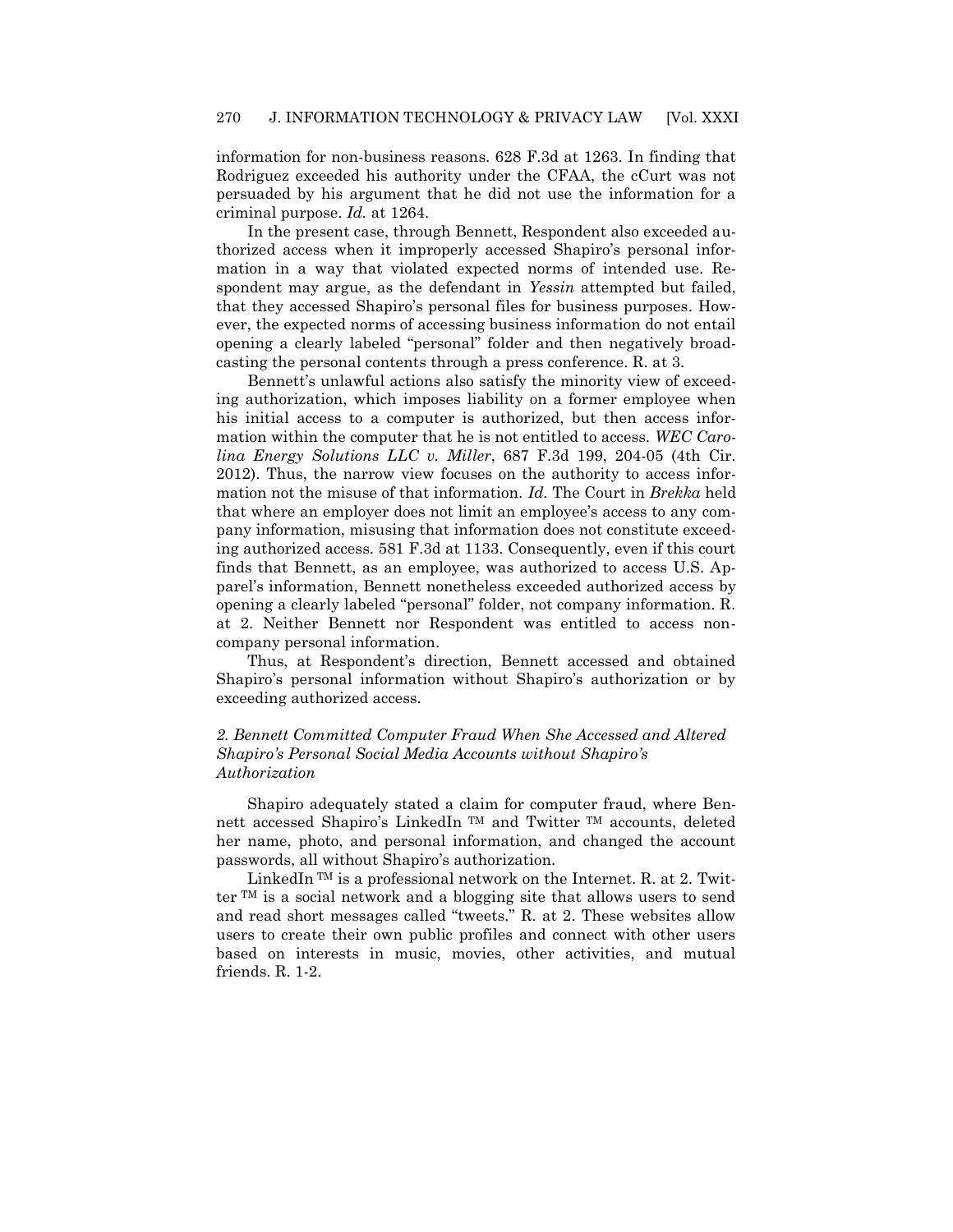In social media account disputes, the account itself is considered a ―computer.‖ The CFAA defines a computer as a high-speed data processing device and includes "any data storage facility or communications facility directly related to or operating in conjunction with such device." § 1030 $(e)(1)$ . In order for a website to access the Internet, it must access the host server. *United States v. Drew*, 259 F.R.D. 449, 456- 57 (C.D. Cal. 2009). Social media accounts are stored and hosted on their respective "data storage facility or communications facility directly related to or operating in conjunction with" a computer as defined in the CFAA. § 1030(e)(1); See Steven J. Vaughan-Nichols, *How Social Networking Works*, IT World (Jan. 7, 2010), http://www.itworld.com/software/91803/how-social-networking-works. Accordingly, when Bennett accessed and altered Shapiro's personal LinkedIn  $TM$  and Twitter  $TM$  accounts, she was accessing a "computer."

Business email accounts are considered "personal" accounts based on their contents. *Yessin*, 686 F. Supp. 2d at 634. Although plaintiff's email account in *Yessin* was a business email opened during the course of her employment, the Court still considered the account to be plaintiff's because it contained personal information, and access to the account without permission is unauthorized. *Id* at 637. Similarly, although the social media accounts at issue were opened while Shapiro was working at U.S. Apparel, and although the LinkedIn  $TM$  account contained "U.S. Apparel" along with "Shapiro" in the account name, the accounts are still Shapiro's because they contained her personal information. R. at. 1.

Social media profiles are perceived by other users as a proxy for the individual, thus, Shapiro's sharing of photos, personal credentials, and personal information made her Twitter  $TM$  and LinkedIn  $TM$  accounts a proxy for her personally and represented her as an individual. Danah Boyd, *Social Network Sites as Networked Publics: Affordances, Dynamics, and Implications, A Networked Self: Identity, Community, and Culture on Social Network Sites* 39, 43 (Zizi Papacharissi ed., 2010). Because Shapiro never gave Bennett permission to alter personal information on the accounts, nor change the passwords, Bennett acted without authorization under the MCFAA.

Bennett acted based on Respondent's instructions not Shapiro's, and where a person that lacks authority grants the permission, access is construed as "without authorization." *Brekka*, 581 F.3d at 1133. U.S. Apparel's policy prohibits owners of social media accounts to give out their passwords to others. If under its policy Respondent does not have authority to any social media account passwords, then Respondent does not have the power to grant Bennett access to those accounts.

Even if this Court finds that Bennett had authorization because Shapiro initially gave her the account passwords, Bennett still exceeded authorized access under both broad and narrow views. Under the broad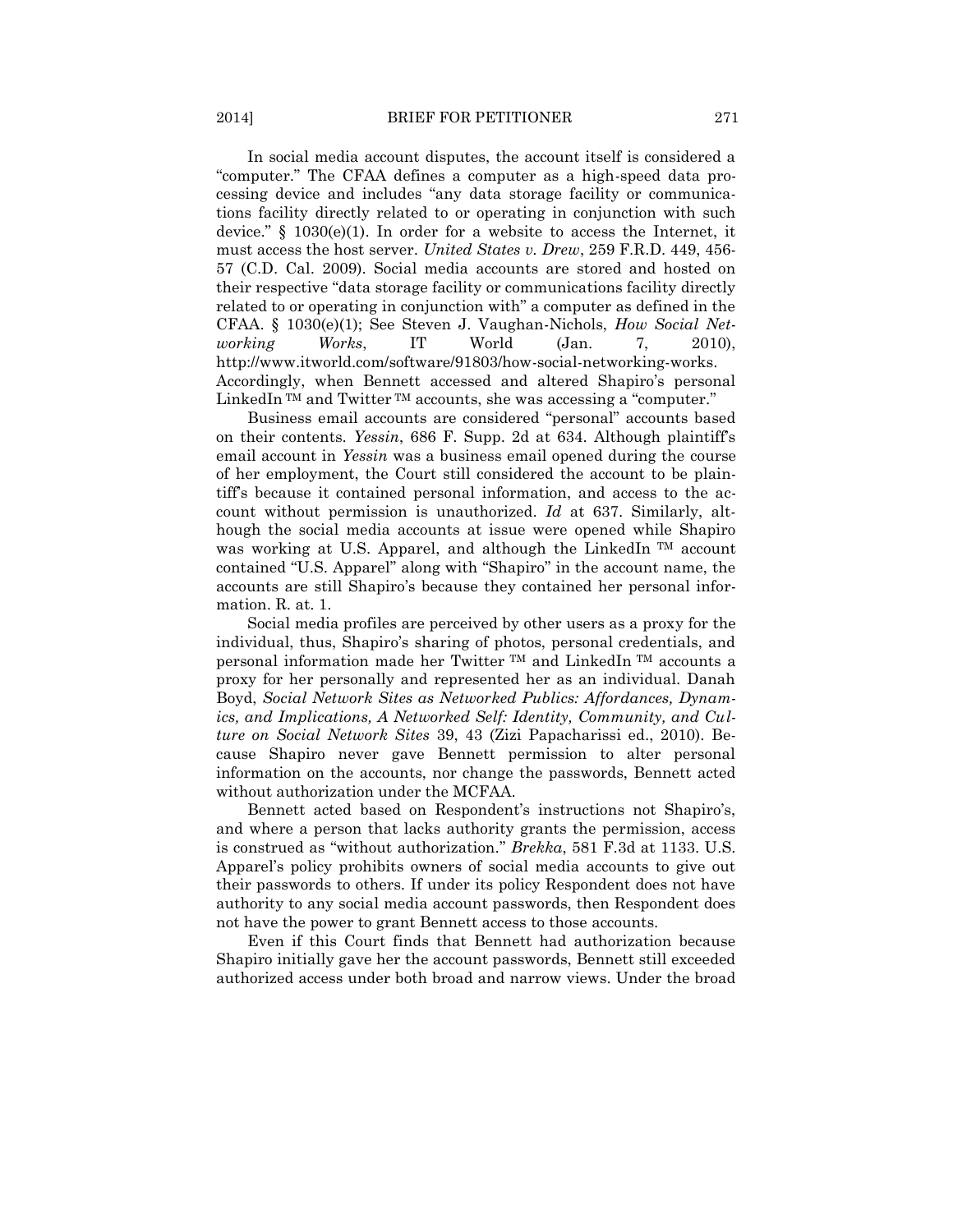view, Bennett exceeded authorized access because she misused Shapiro's accounts where she altered the personal information and changed the passwords. *See Rodriguez*, 628 F.3d at 1263. Under the narrow view, Shapiro restricted Bennett's access to the accounts by affirmatively instructing her that she could not access the accounts without Shapiro's authorization. R. at 1; *see Brekka*, 581 F.3d at 1133. However, since Shapiro's termination, Bennett has continuously accessed Shapiro's LinkedIn  $TM$  and Twitter  $TM$  accounts without Shapiro's permission.

Therefore, Shapiro adequately stated a claim for two separate violations of the MCFAA, where Bennett accessed both Shapiro's personal files and Social Media accounts without authorization.

B. Shapiro Pleaded Sufficient Facts to Create a Plausible Inference that She Suffered a Loss as a Result of Respondent's Violation of the State of Marshall Computer Fraud and Abuse Act.

Shapiro suffered a loss as a result of Bennett's unauthorized access of her personal files and social media accounts. Both the MCFAA and CFAA provide a civil remedy for loss or damage resulting from a violation of the statutes. Although the MCFAA and CFAA have similar civil remedy provisions, there is one key difference. The CFAA requires a minimum damages threshold of \$5000, whereas the MCFAA does not require any minimum damages. As such, any application of the CFAA that turns on minimum damages is irrelevant for MCFAA purposes.

The CFAA defines the term "loss" as "any reasonable cost to any victim, including the cost of responding to an offense, conducting a damage assessment, and… any revenue lost, cost incurred, or other consequential damages incurred[.]"  $$1030(e)(11)$  (emphasis added). The definition is therefore quite broad. The term "damage" is defined more narrowly under the CFAA requiring "impairment to the integrity or availability of data... a system, or information[.]"  $$1030(e)(8)$ . Both the MCFAA and CFAA state that a victim of computer fraud may allege either loss or damage. As such, "damage" does not need to be shown if a plaintiff can allege a "loss." See e.g., Motorola, Inc. v. Lemko Corp., 609 F. Supp. 2d 760, 767 (N.D. Ill. 2009).

#### *1. Shapiro Suffered a Loss as a Result of Bennett's Unauthorized Access to Shapiro's Personal Files.*

Shapiro alleged sufficient facts to show that she suffered a loss under the MCFAA by reason of Bennett's unauthorized access to her personal files. The Ninth Circuit has stated that loss of business or money spent to "restore or maintain some aspect of a business affected by a violation," constitutes economic loss and is recoverable under the CFAA. *Creative Computing v. Getloaded.com LLC*, 386 F.3d 930, 935 (9th Cir.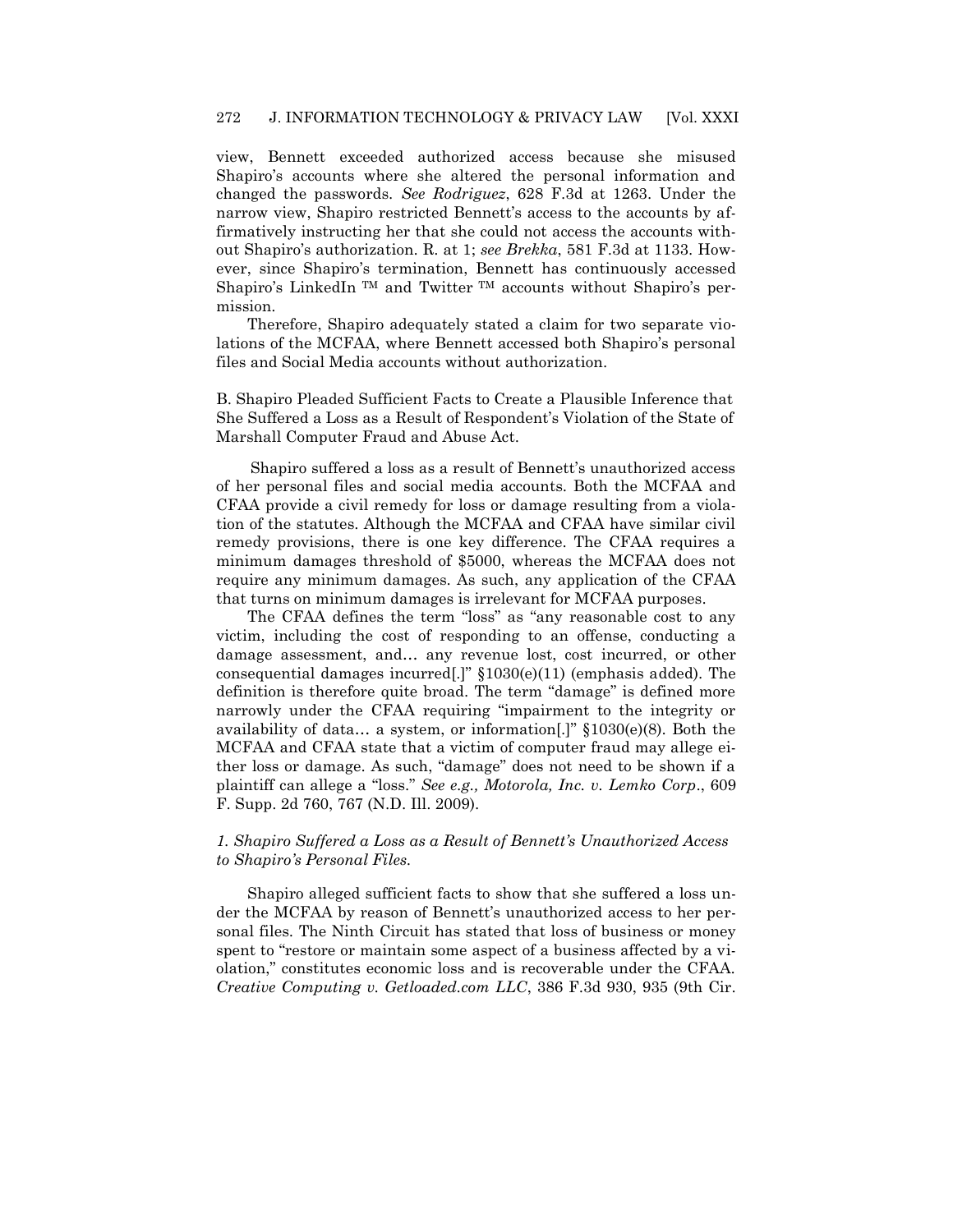2004).

When a plaintiff ran for mayor against the defendant in *Steinbach v. Village of Forest Park*, the defendant improperly accessed plaintiff's personal emails during the campaign. No. 06 C 4215, 2009 WL 2605283, at \*1 (N.D. Ill. Aug. 25, 2009). The Court held that the loss of possible income and opportunity as an elected official were sufficient damages because the defendant used those unauthorized emails for his competitive edge. *Id.* at \*6.

In *Yee v. Lee*, a defendant attempted to sabotage a plaintiff's business plans by accessing his personal emails without authorization and exposed those plans to others. C 1202474 WHA, 2012 WL 4343778, at \*3 (N.D. Cal. Sept. 20 2012). The Court held that plaintiff alleged adequate facts to constitute a loss under the state computer crime law. *Id.* Respondent negatively disclosed to the world Shapiro's plans to start a new clothing company. R. at 3. Consequently, Shapiro suffered a loss that is very similar to that of Steinbach's and Yee's. As a result of Respondent's actions, Shapiro has lost possible income and business opportunities from her company. Further, if Shapiro continues with the plan to open her company, she has suffered the loss of "conducting a damage assessment" from Respondent's negative broadcasting, "the cost of responding to an offense" and "other consequential damages."  $§1030(e)(11)$ . Shapiro will have to spend money to "restore" her company reputation and recover any lost "business affected by [Respondent's] violation‖ of the MCFAA*. See Creative Computing*, 386 F.3d 930 at 935.

Respondent's argument that Shapiro's act of leaving her personal files on her desktop computer forfeits the right to assert damages is unavailing. As the Ninth Circuit reasoned, even if the victim could have prevented all harm either by removing the personal information or installing security measures, "a causal chain from the perpetrator to the victim is not broken by vulnerabilities that the victim negligently left open.‖ *See Creative Computing*, 386 F.3d at 935. In finding that plaintiff suffered a loss from defendant's improper access of confidential information, the Court stated that defendant's argument that plaintiff could have prevented some of the harm is "analogous to a thief arguing that I would not have been able to steal your television if you had installed deadbolts instead of that silly lock I could open with a credit card." Id.

#### *2. Shapiro Suffered a Loss as a Result of Bennett's Unauthorized Access to Shapiro's Social Media Accounts.*

Shapiro alleged sufficient facts to show that she suffered a loss under the MCFAA by reason of Bennett's unauthorized access to her social media accounts. The MCFAA, like many state law computer crime statutes, does not require any minimum damages threshold. See, e.g., Neb. Rev. Stat. § 28-1343.01 (West 2014); S.D. Codified Laws § 43-43B-1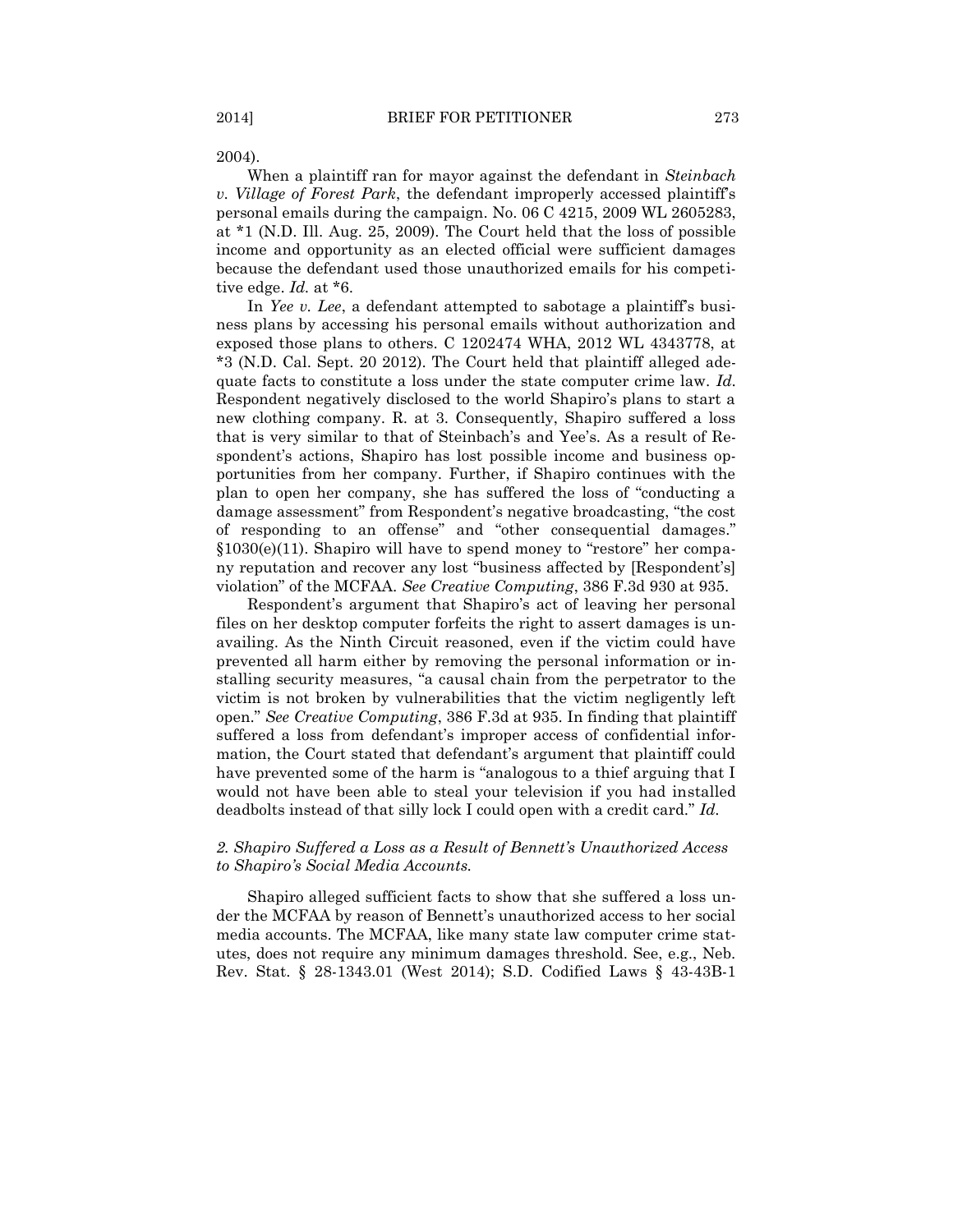(2014); 18 Pa. Consol. Stat. § 7611 (West 2003). As such, as long as Shapiro states a loss, no matter how minimal, she has a claim under the MCFAA.

For example, in *Miller v. Meyers*, defendant was found liable under a state computer crime statute for accessing plaintiff's social media account without authorization. 766 F. Supp. 2d 919, 924 (W.D. Ark. 2011). In denying defendant's motion to dismiss, the Court found that defendant incurred at least some minor loss in changing her passwords and assessing the consequences of the defendant's improper access. *Id*.; *see Cardinal Health 414, Inc. v. Adams*, 582 F.Supp.2d 967, 982 (M.D.Tenn.2008) (allowing plaintiff to allege minor losses under a similar state statute).

In *Ardis Health, LLC v. Nankivell*, the defendant was hired to maintain passwords for the company's social media accounts, but refused to hand in those passwords when she was terminated. No. 11 Civ. 5013(NRB), 2011 WL 4965172, at \*2 (S.D.N.Y. Oct. 19, 2011). In ruling for the plaintiffs, the Court stated that they were suffering irreparable harm as a result of defendant's refusal to return the passwords. *Id.* at 2. Although *Ardis* was brought under the Copyright Act, the case illustrates that social media accounts have value and losing access to those accounts causes harm to the owner.

Under the MCFAA, Shapiro need only allege some minor loss. Just as in *Miller* and *Ardis*, Shapiro also suffered a loss when Bennett locked Shapiro out of her social media accounts and altered Shapiro's personal information. Shapiro suffered a loss in assessing the damages and consequences of Bennett's actions. Also, as a result of Bennett's unauthorized access, people searching for Bennett on their accounts will be routed to an altered account representing Valentini instead. Shapiro invested ten years of time and effort in developing her reputation in the business world and used her social media accounts to connect with friends and family. R. at 2.

While in another case a court dismissed a LinkedIn <sup>TM</sup> CFAA claim, that court misconstrued "loss" to require being associated with impairment to a computer. *Eagle v. Morgan*, No. CIV.A. 11-4303, 2012 WL 4739436, at  $*3$  (E.D. Pa. Oct. 4, 2012). That definition is for damage under the CFAA not loss. Loss is "any reasonable cost" incurred by a violation. ¶ 1030(a).

In conclusion, Shapiro adequately stated a claim against Respondent for violation of the MCFAA. At the direction of Respondent, Bennett knowingly accessed and obtained Shapiro's personal files and social media accounts without authorization or by exceeding authorized access. Further, Shapiro suffered a loss as a result of this violation.

#### III. THE CIRCUIT COURT ERRED IN GRANTING RESPONDENT'S MOTION TO DISMISS BECAUSE SHAPIRO PROPERLY STATED A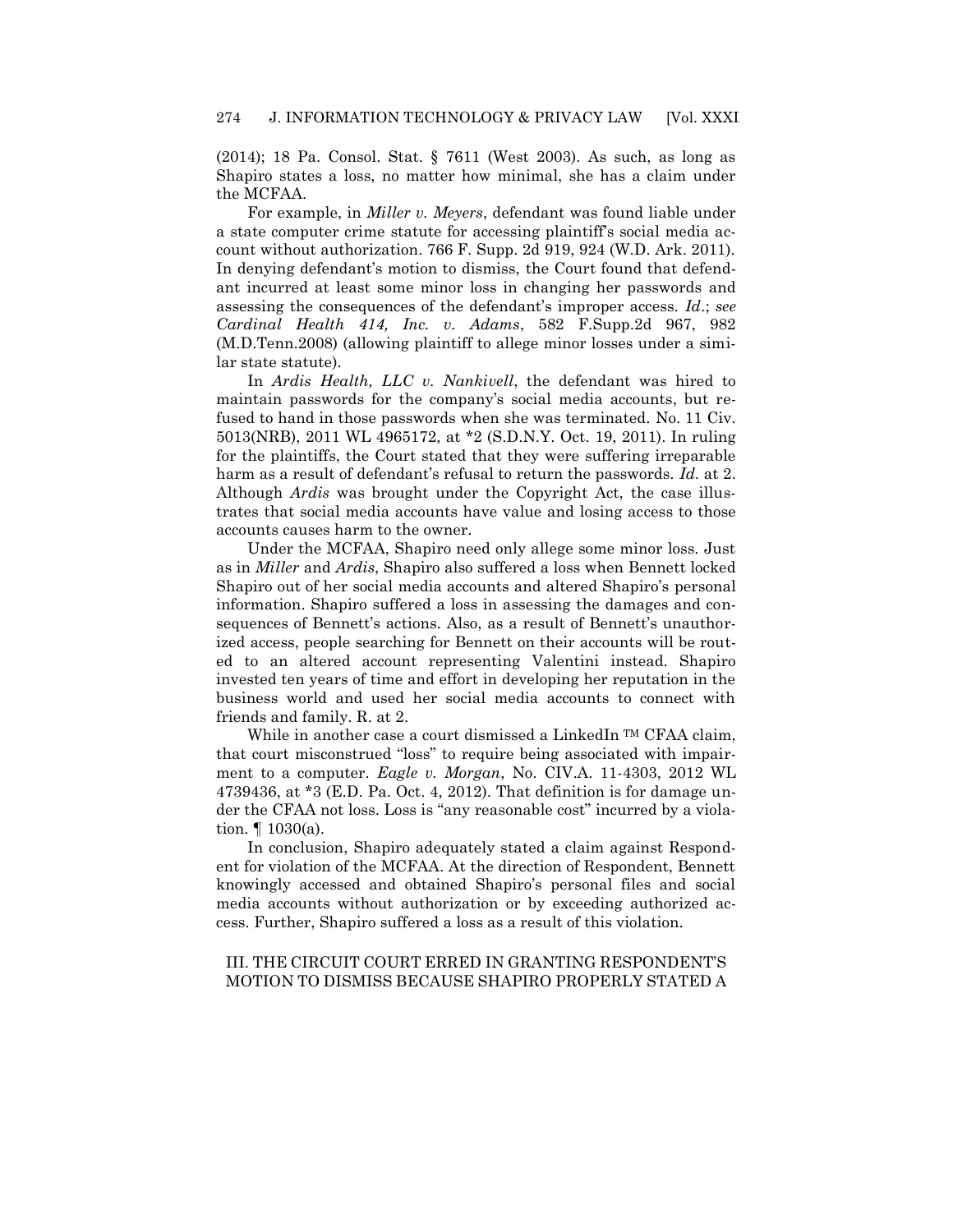#### VALID CONVERSION CLAIM

The facts alleged in Shapiro's complaint establish a claim upon which relief can be granted. When an actor exercises dominion or control over a plaintiff's goods in a way that is in fact inconsistent with the plaintiff's rights, conversion occurs. Prosser and Keeton on Torts § 15 at 92 (5th ed. 1984). This Court in a previous decision adopted the Restatement (Second) of Torts definition of conversion. R. at 4. This Restatement provides: "Conversion is an intentional exercise of dominion or control over a [property] which so seriously interferes with the right of another to control it that the actor may justly be required to pay the other the full value of the [property]."  $\S$  222A(1) (1965).

Here, Shapiro states a valid claim. First, she can show that the Respondent intentionally exercised dominion over her LinkedIn<sup>TM</sup> and Twitter TM accounts. These accounts constitute convertible property because electronic programs are covered under the merger doctrine, which provides that intangible rights of ownership merged within a printed, tangible document representative of the whole will be covered in conversion actions. Like how possession of a credit card represents possession of a bank account, so too, possession of login pages with the new passwords to Shapiro's accounts represents possession of these accounts. Further, Respondent and Bennett should have known that Shapiro owned her accounts because not only did Respondent's policy disallow the company's possession of such accounts, but also Shapiro gave Bennett specific instructions regarding these accounts that Bennett disobeyed.

Second, the Respondent's interference with Shapiro's right to control her accounts was serious because the Respondent, through Bennett, permanently deprived Shapiro of her ability to access her network that she developed over ten years through LinkedIn<sup>TM</sup> and Twitter<sup>TM</sup>. The value of these accounts can be determined in multiple ways, such that justice requires the Respondent to either return the accounts or to pay their value. Therefore, this Court should reinstate Shapiro's claim for conversion.

A. Shapiro's Accounts Constitute Convertible Property and Shapiro Establishes that She Owns Her Accounts

Shapiro's social media accounts constitute convertible property. Moreover, Shapiro establishes her ownership rights to her accounts.

#### *1. Shapiro's Social Media Accounts are Convertible Property under the Merger Doc-trine.*

Electronic social media accounts constitute property that can be converted. The Restatement (Second) of Torts and jurisprudence shows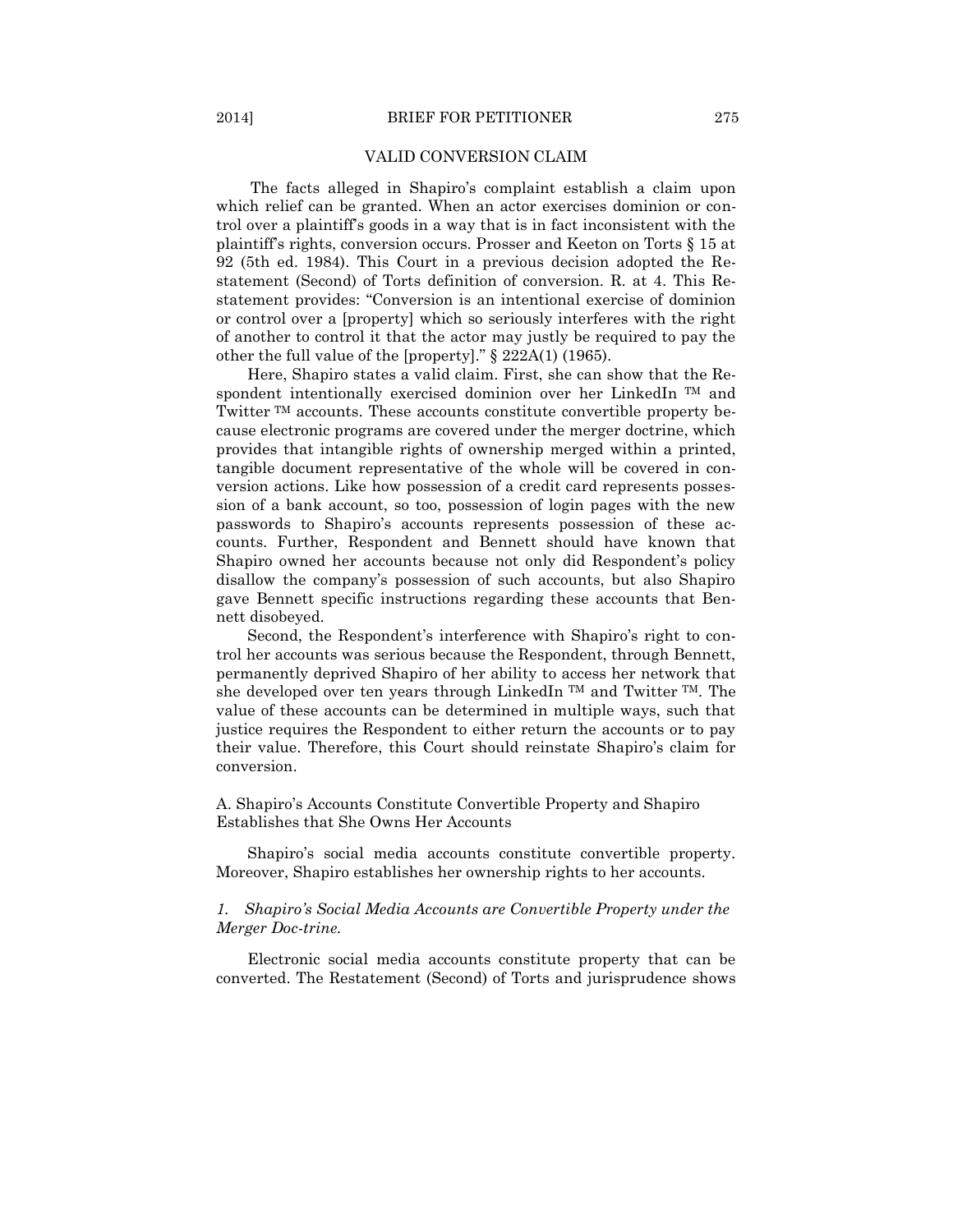proper application of conversion in Internet or computer related property. *See Kremen v. Cohen*, 325 F.3d 1024, 1034 (9th Cir. 2003) (conversion of domain name); *Nat'l. Sur. Corp. v. Applied Sys., Inc*., 418 So. 2d 847, 848 (Ala. 1982) (conversion of software programs); Restatement (Second) of Torts § 242. Section 242 of the Restatement (Second) of Torts provides that "where the conversion is of a document in which intangible rights are merged," a theory known as the merger doctrine, "the damages [of a conversion claim] include the value of such rights." Restatement (Second) of Torts §242(1); *see Thyroff v. Nationwide Mut. Ins. Co*., 460 F.3d 400, 405 (2d Cir. 2006) (conversion of access to a computer software system). While the Restatement (Second) of Torts, written in 1965, states that "it is at present the prevailing view that there can be no conversion…of such intangible rights as the goodwill of a business or the names of customers," it goes on to say, "[t]he process of extension has not ... terminated." Essentially, "nothing said in this Section is intended to indicate that a proper case [for] liability for intentional interference with some other kind of intangible rights may not be found." Restatement (Second) of Torts §242 cmt f. Courts today are applying the remedy that best administers justice rather than looking to what property is the most tangible. *See Applied Sys., Inc.*, 418 So. 2d at 848 ("a theft of intangible property is a violation of the criminal law and should be civilly remediable".

Moreover, the credence to give to the "general rule" may also be thinner than it appears. A 2007 Massachusetts case, *In re TJX Cos. Retail Sec. Breach Litig*., denied a conversion claim within a motion to amend for information electronically stored with debit and credit cards that had been stolen. Though the First Circuit noted the district's resistance to follow other circuits that allow for conversion of intangible electronic property, the Circuit's review of the case in 2009 merely held that the lower court did abuse its discretion when it denied the claim because it could have been presented in the original complaint and did not rely on newly discovered facts. 564 F.3d 489, 500 (1st Cir. 2009). Also, while the D.C. Circuit allegedly does not entertain conversion actions for intangible property, they cite to Maryland state law precedent for this refusal. *Xereas v. Heiss*, 933 F. Supp. 2d 1, 7 (D.D.C. 2013) (referencing *Council on Am. Islamic Relations Action Network, Inc. v. Gaubatz*, 793 F. Supp. 2d 311, 340 (D.D.C. 2011)).

This Court should look to the cited *Gaubatz* Maryland case at page 340, where that court held the case was decided on other grounds, as the plaintiff failed to allege that the defendant had exercised "ownership dominion or control" over the plaintiff's property. 793 F. Supp. 2d at 340. Decisions made on other grounds can hardly be called a general rule.

A simple example of convertible intangible property is electricity: if a converter takes an electric company's electricity without paying for it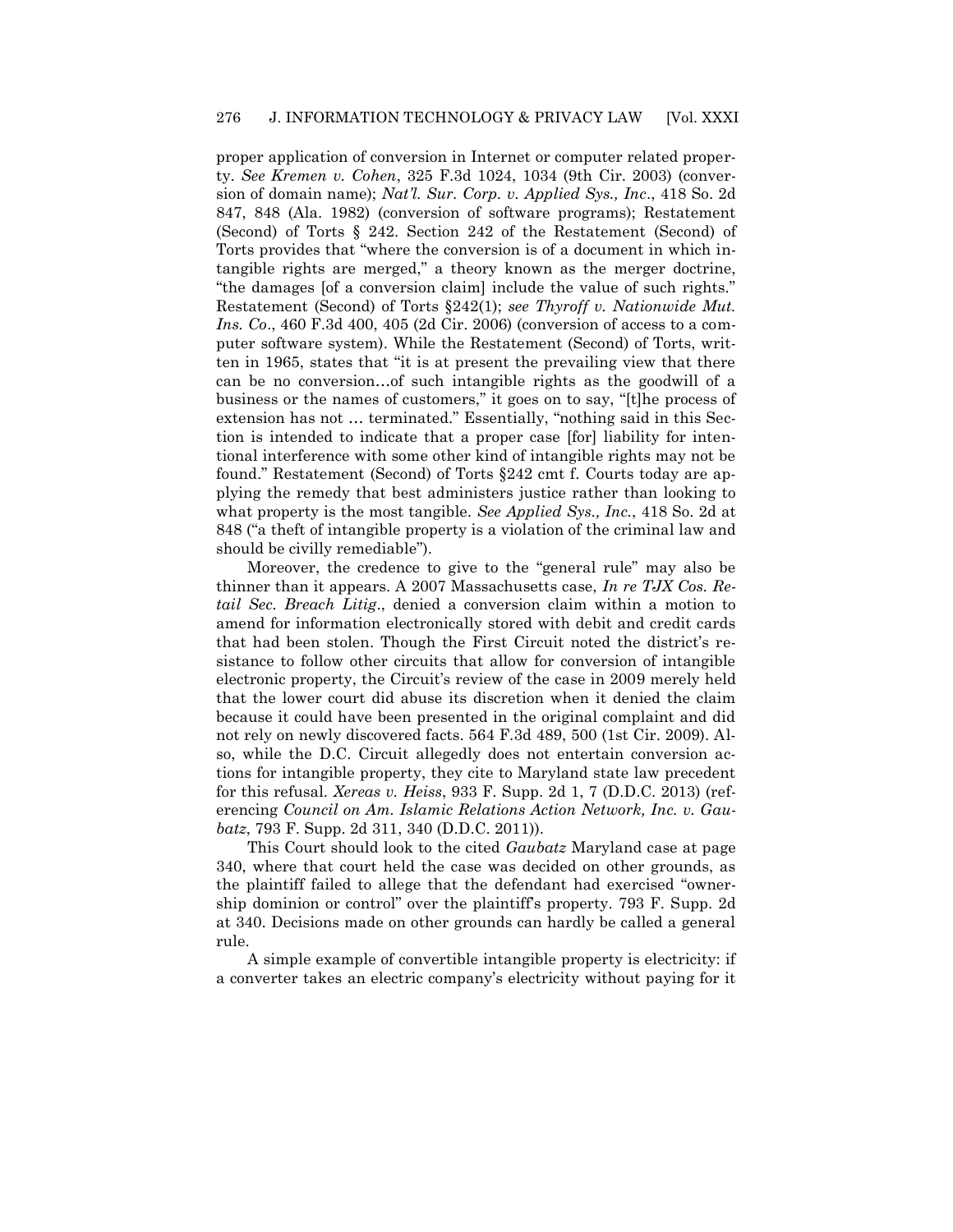by circumventing the meter, courts do not bypass justice simply because electricity is intangible. *See DeLong v. Osage Valley Elec. Cooperative Ass'n*., 716 S.W. 2d 320 (Mo. App. 1986). With today's dependence on computers, "it would be a curious jurisprudence that ...[t]orching a company's file room would then be conversion while hacking into its mainframe and deleting its data would not.‖ *Kremen*, 325 F.3d at 1034.

Under the merger doctrine, a plaintiff may show a conversion action where the intangible property is merged with a document. For example, in *Thyroff*, an insurance agent sued his former company for conversion where, following his termination, the company repossessed his remote access software account in which he had created client contacts and wrote notes regarding those contacts while at the company. 460 F.3d at 405. Even where New York law stated "a conversion claim law may not lie for intangible property," the Court held conversion occurred because Thyroff's claims involved not only personal lists but also access to the programs themselves. *Id.*

The Second Circuit analogized to a stock certificate, where intangible rights to the stock merged in the tangible stock certificate. *Id.* Thus, the merger doctrine properly extended to the remote access account because the electronic data merged into the computer program. *Id.* Moreover, merger doctrine applies even where the tangible documents only shows a right to the property without embodying the entire thing. *Stebbins v. N. Adams Trust Co*., 243 Mass. 69, 76, 136 N.E.880, 884 (1922) (savings account passbook constituted convertible property because, at that time, passbooks were required to make a withdrawal); *Gauntt v. United Ins. Co. of Am.*, 853 F. Supp. 1382, 1385 (M.D. Ala. 1994) (life insurance policy constituted convertible property where it was the sole evidence of the terms, such that defendant's retention of the policy denied the plaintiff her ability to know her rights).

Here, Bennett changed the passwords on each of Shapiro's social media accounts and effectively cut off Shapiro's access to control them. R. at 4; *see Gauntt*, 853 F. Supp. at 1385. Shapiro wants to be able to reach her followers and message her contacts. R. at 5; *see Stebbins*, 243 Mass. at 76. If the login pages for the accounts were printed out with Shapiro's usernames and passwords, this document fits under the merger doctrine. *See Thyroff*, 460 F.3d at 405. This document would be in the Respondent's, not Shapiro's, possession given Bennett's actions. *See*  R. at 3. Therefore, the social media accounts, while intangible, constitute convertible property.

#### *2. Shapiro Establishes Valid and Exclusive Ownership of Her Accounts.*

Shapiro owns the accounts because she had the power to limit other's access to the accounts. Moreover, the Respondent does not own the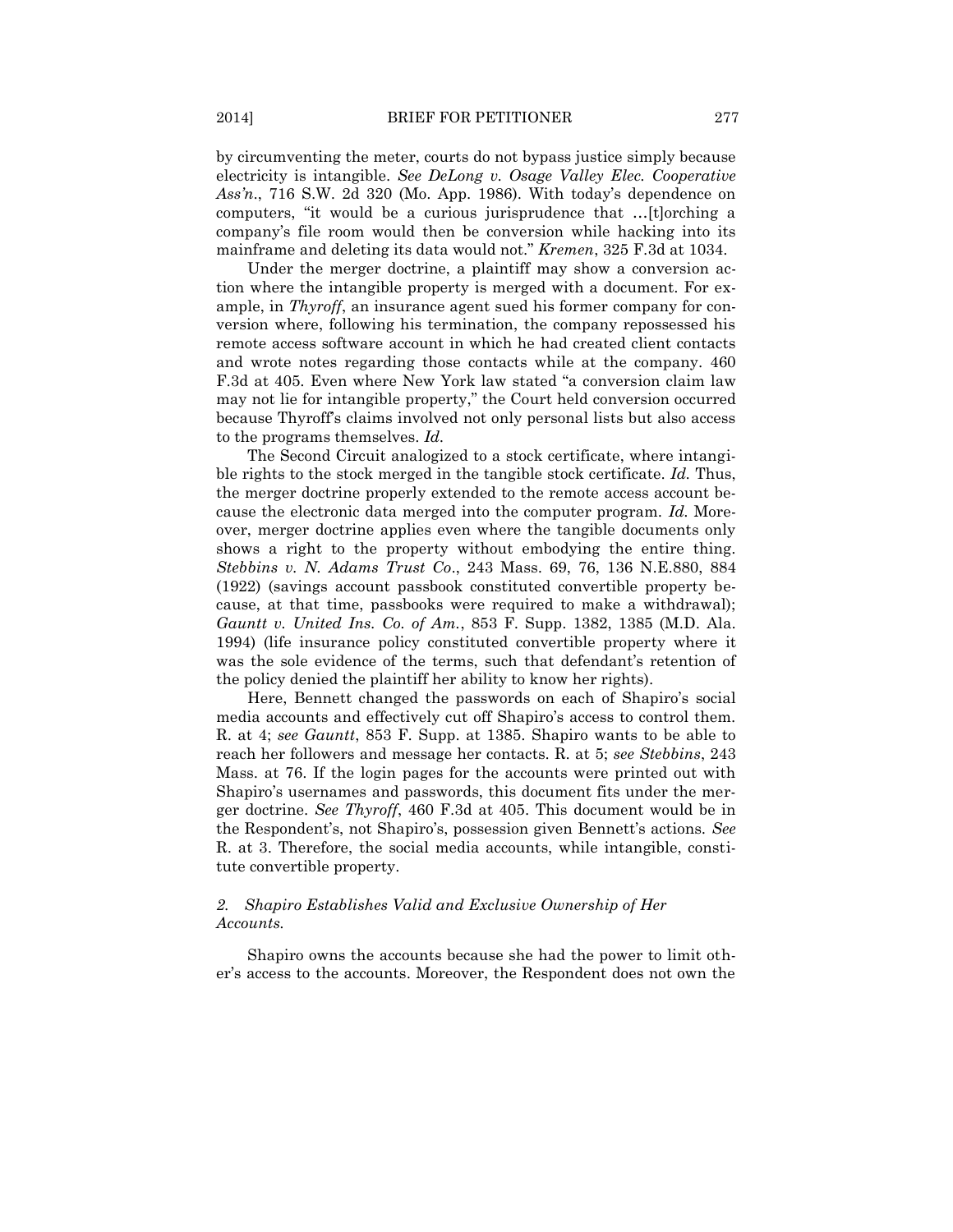accounts because its own policy states Bennett would not have access to Shapiro's accounts to materially alter them for Valentini. Ownership rights can be established even where a former employee creates work for a company and the company refuses to pay for the work they take. *Fed. Fire Prot. Corp. v. J.A.Jones/Tompkins Builders, Inc*., 267 F. Supp. 2d 87, 90-91 (D.D.C. 2003). In *Federal Fire*, a general contractor refused to pay for but continued to use his former subcontractor's construction drawings with another subcontractor on the same project. 267 F. Supp. 2d at 92. The Court held in favor of the subcontractor, reasoning that the allegation of ownership rights was "clearly sufficient to justify an award of punitive damages for the intentional tort of conversion." *Id.* at 91. The Court also noted that in the complaint, the drawings and the breached business contract were distinct harms, and conversion applied to the drawings. *Id.* at 92.

Moreover, when the property is wrongfully taken, demand and refusal is not required to show that a plaintiff has ownership rights. For example, where a former shareholder brought an action against a technology company for conversion of his stock certificates, the plaintiff showed he had a valid ownership right to the certificates when he produced the company's pledge agreement with him. *Guice v. Sentinel Tech., Inc*., 294 Ill. App. 3d 97, 112, 689 N.E.2d 355, 366 (Ill. App. Ct. 1st Dist. 1997). The plaintiff in *Guice* had to prove that he had demanded the property back and that the company had refused his demand only because, the Court noted, the defendant there had rightfully acquired the property. *Id.* at 111.

Unlike *Guice*, showing demand and refusal is not required in this case because the Respondent's own policy states Bennett would not have access to Shapiro's accounts to materially alter them for Valentini, so this case involves a wrongful taking. R. at 1, 3; *cf. Guice*, 689 N.E.2d at 365. Like *Federal Fire*, the paper mill did not own the subcontractor's drawings, the company that paid for the paper did not own the subcontractor's drawings, but rather the subcontractor owned the drawings because he put in the effort. 267 F. Supp 2d at 92. Here, even if Shapiro did not fill out the form creating the account, Shapiro was the one giving the accounts substance by promoting the company. R. at 2. Moreover, she establishes ownership where she used the accounts not only to promote the company but also to post and follow family, friends, and other acquaintances, so Shapiro did not waive her right to these accounts, where her limiting instruction served as a clear indication she did not waive control over the accounts. R. at 1; *see Guice*, 689 N.E.2d at 363 (oral notice supports a contention that plaintiff did not waive rights to the property). A mistaken belief by Bennett that she only needed a CEO's authorization to access the account will not relieve her or the Respondent of liability where she should have known of the company policy, because the "the viability of a conversion claim turns on which party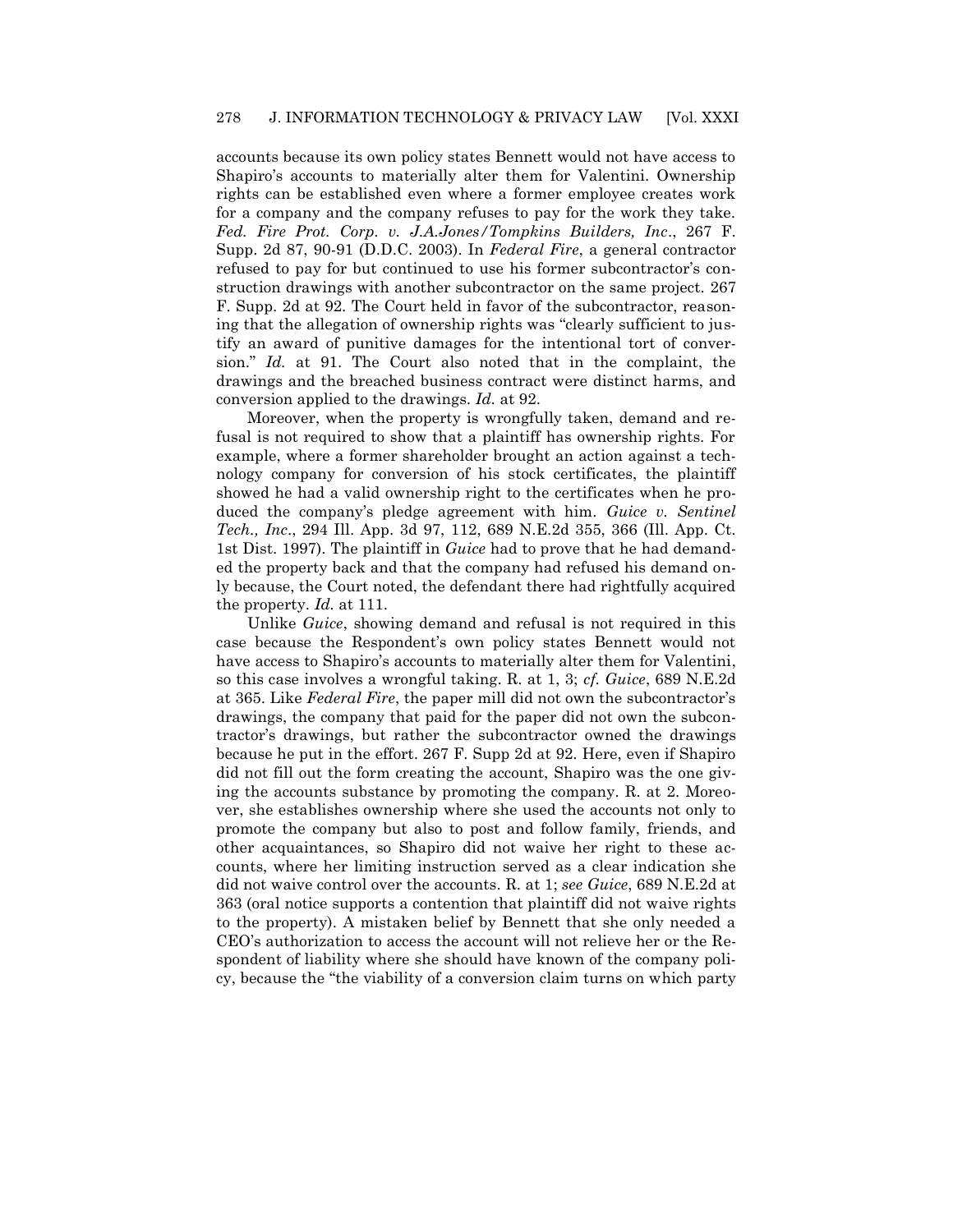holds title when the purported conversion takes place." Sun Coast *Merch. Corp. v. Myron Corp*., 393 N.J. Super. 55, 84, 922 A.2d 782, 800 (App. Div. 2007).

B. The Respondent Seriously Interfered with Shapiro's Ownership Rights to Her Social Media Accounts by Locking Her out of Them Through Bennett's Changing of The Passwords.

The Respondent intended to seriously interfere with Shapiro's property rights to access and operate her accounts. The Restatement (Second) of Torts lists factors in determining "the seriousness of the interference and the justice of requiring the actor to pay the full value," including: (a) the extent and duration of the actor's exercise of dominion or control; (b) the actor's intent to assert a right inconsistent with the other's right of control; (c) the actor's good faith; (d) the extent and duration of the resulting interference with the other's right of control; (e) the harm done to the property; and (f) the inconvenience and expense caused to the other. Restatement (Second) of Torts §222A(2). The factors relating to a serious interference are disjunctive. Also, intent need not be wrongful for justice to require payment: the intent need only be to interfere with the property of another. *See Myron Corp*., 922 A.2d at 800.

The growing rule in common law is that conversion actions for social media accounts taken by employers survive motions to dismiss because interferences for which relief can be granted occur. *See, e.g., Eagle*, No. CIV.A. 11-4303, 2012 WL 4739436 (E.D. Pa. Oct. 4, 2012); *PhoneDog v. Kravitz*, No. C11-03474 MEJ, 2011 WL 5415612, at \*1 (N.D. Cal. Nov. 8, 2011). In *Eagle* mentioned above, the CFAA count failed but the plaintiff won on her conversion count. The Court held the conversion claim should stand because the defendant had failed to properly raise and brief the issue for summary judgment. *Id.* at \*9 n.6.

The Court also found that the defendant seriously interfered with Dr. Eagle's LinkedIn TM account because: (a) the former employer's exercise of control over the account was for an extended period of time; (b) the intent of the company was to "mine" and "own" the account that was established by the plaintiff; (c) their good faith in their policy, though they changed the password to the account the day after she was terminated; (d) the interference with the account was ongoing; (e) the harm to the plaintiff was that she was deprived of her ability to reconnect with family, friends and colleagues over the site as well as her ability to build her relationships, both social and professional; and (f) that the plaintiff alleged harm in that those searching to connect with her online were misrouted to a LinkedIn TM page featuring a new employee's name and photograph, but Dr. Eagle's honors and awards, recommendations, and connections remained intact. *Id.* at \*1; *see* Restatement (Second) of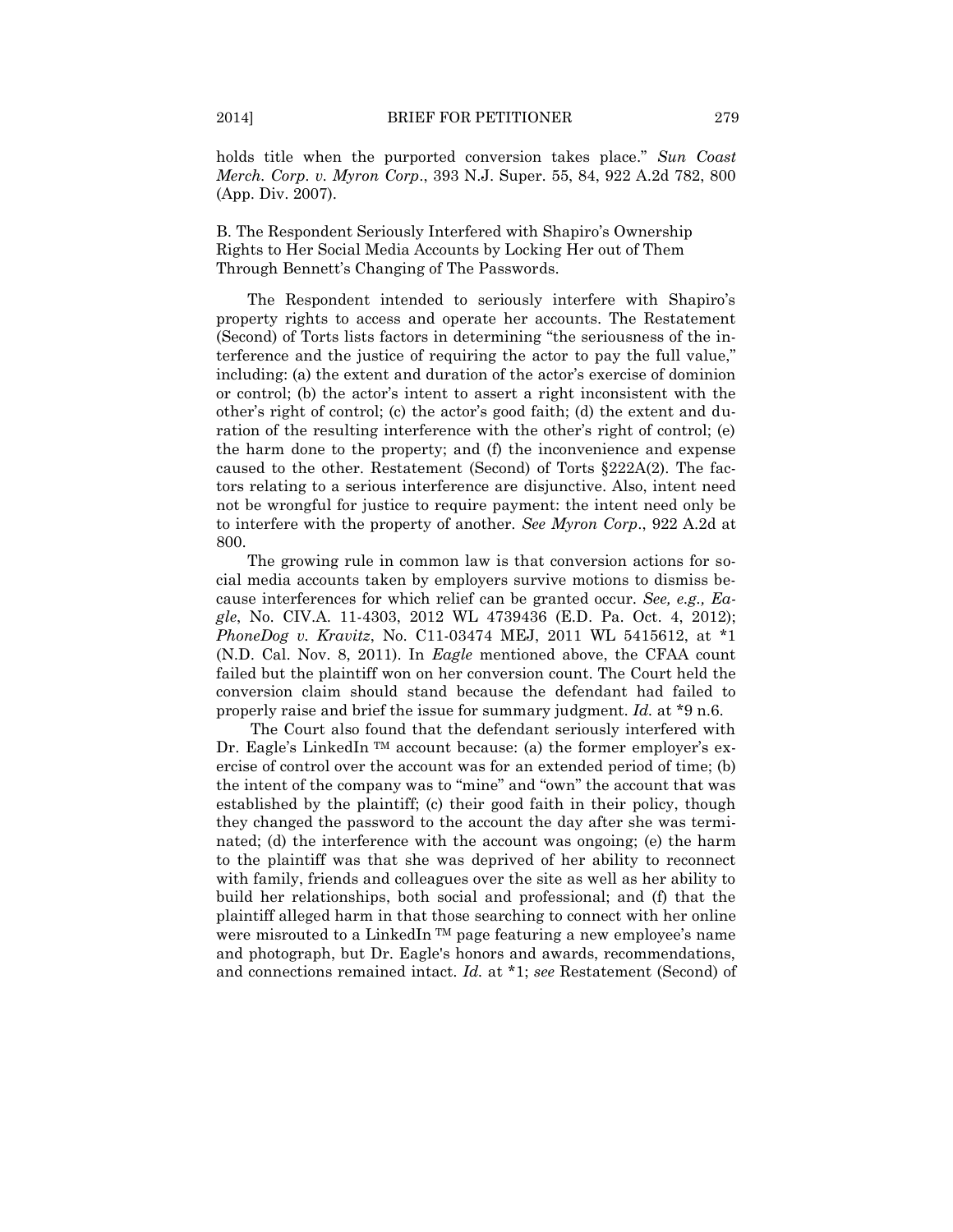Torts §222A(2). On these facts alleged, the Court did not dismiss the claim, so it must have reasoned that the petitioner properly stated grounds on which relief could be granted even where defendant failed to brief the issue. *Eagle*, No. CIV.A. 11-4303, 2012 WL 4739436 at \*9, n. 6. After all, "a trial court has the power to dismiss an action sua sponte for failure to comply with the rules of civil procedure," including Fed. R. Civ. P. 12(b)(6). *E.g., Trest v. Cain*, 522 U.S. 87, 90 (1997).

Additionally, when an employee was granted limited access to another's social media account and used it beyond the scope of the employment agreement, the conversion action survived a respondent's motion to dismiss because: (1) the owner sufficiently pled that the employee exceeded the scope of their granted authority with the account which (2) led to serious interference with the owner's exercise of its property rights. *PhoneDog*, No. C11-03474 MEJ, 2011 WL 5415612 at \*1. The Court held that there was serious interference because: (a) the employee with limited access to the owner's account refused to surrender the account following the separation; (b) he changed the Twitter  $TM$ handle inconsistent with the owner's right of control; (c) his good faith was circumspect where the owner expressly limited his access and the former employee overstepped that limitation; (d) the employee's interference was ongoing; (e) that the owner's harm was based both on right to possess the account as well as the interference with its access and use; and (f) that the employee harmed the owner where owner could not use the handle and the employee now used the handle to promote a competitor. *Id.* at \*4-5, \*9; *see* Restatement (Second) of Torts §222A(2). Like *Eagle*, the former employee Kravitz was granted access to the passwords, but he did not abide by the limiting instructions given to him by the owner after he was let go. *PhoneDog*, No. C11-03474 MEJ, 2011 WL 5415612 at \*9; *Eagle*, No. CIV.A. 11-4303, 2012 WL 943350 at \*4-5. The conversion claim survived because the owner had adequately alleged that it had the right of possession and that the conversion was knowing or intentional. *Id.* at \*9.

So too here, all Restatement (Second) of Torts §222A(2) conversion factors are met. First, Bennett's action as the Respondent's agent materially altered the accounts when she changed the names on the accounts and the photos to reflect Valentini rather than Shapiro, R.at 3; *see Eagle*, No. CIV.A. 11-4303, 2012 WL 943350 at \*1; Restatement (Second) of Torts §222A(2)(a). Second, the Respondent asserted ownership rights inconsistent with Shapiro's right of control when it had Bennett transfer the accounts, R. at 3; *see Eagle*, No. CIV.A. 11-4303, 2012 WL 943350, at \*1; *PhoneDog,* No. C11-03474 MEJ, 2011 WL 5415612, at \*4; Restatement (Second) of Torts §222A(2)(b).

Third, the Respondent's good faith lacks value where Shapiro expressly limited Bennett's access and there was a policy in place that the Respondent would not have access. R. at 3, 4-5; *see Eagle*, No. CIV.A.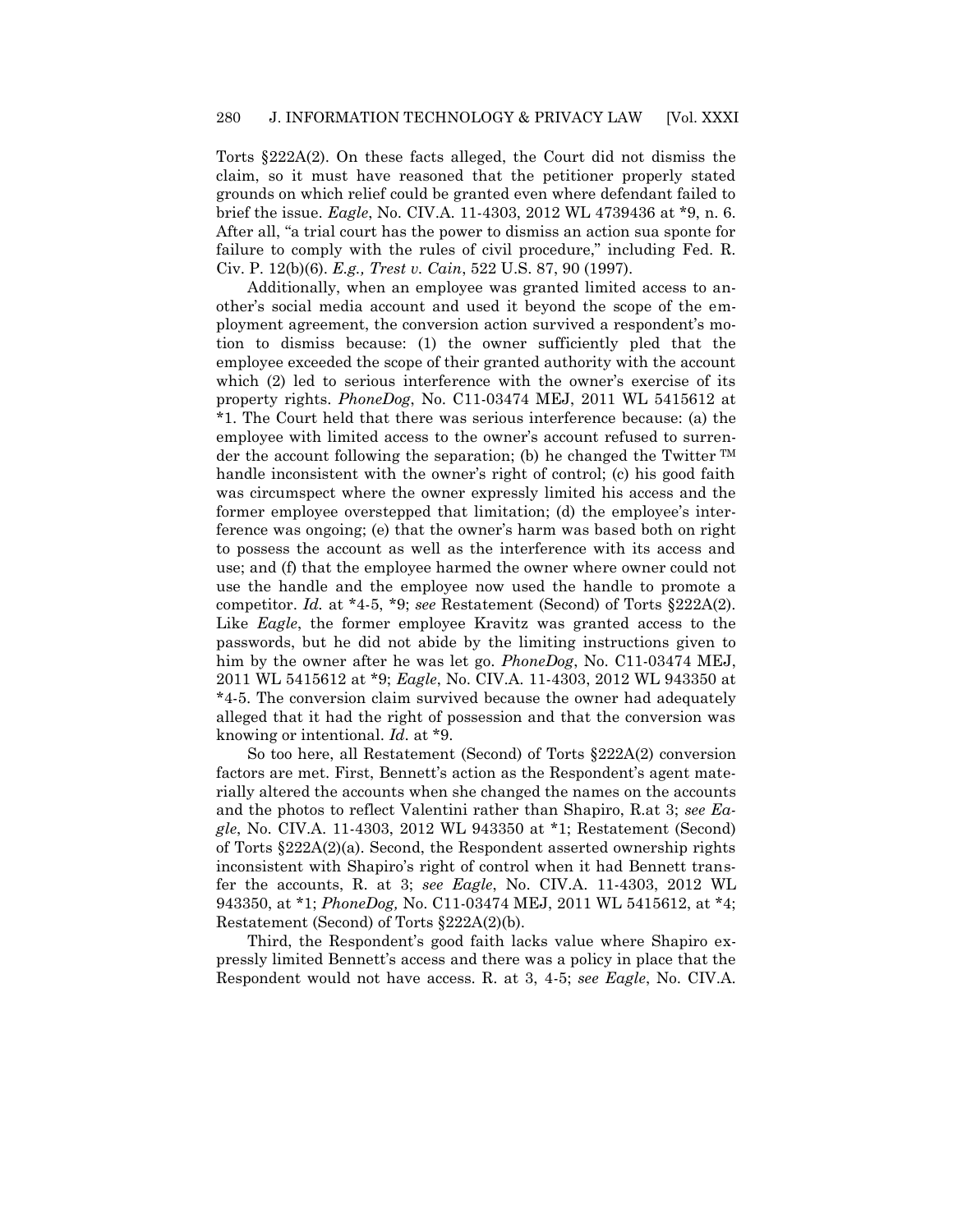11-4303, 2012 WL 943350, at \*1; *PhoneDog,* No. C11-03474 MEJ, 2011 WL 5415612, at \*9; Restatement (Second) of Torts §222A(2)(c). Fourth, the Respondent continues to keep passwords from Shapiro, and intends to do so permanently, R. at 3; *see Eagle*, No. CIV.A. 11-4303, 2012 WL 943350, at \*1; *PhoneDog*, No. C11-03474 MEJ, 2011 WL 5415612, at \*4; Restatement (Second) of Torts §222A(2)(d). Fifth, the accounts now have Shapiro's previous tweets and associations, honors, and awards respectively, but the name and photo associated with the accounts are of Respondent's new CEO, Valentini, a competitor. R. at 3; *see Eagle*, No. CIV.A. 11-4303, 2012 WL 943350, at \*1; Restatement (Second) of Torts §222A(2)(e). Lastly, the Respondent continues to interfere with Shapiro's possessory right to information within the accounts, as well as her right to access the programs allowing her to build her network by reaching out to followers and contacts associated with her within these accounts. R. at 2, 4; see *PhoneDog*, No. C11-03474 MEJ, 2011 WL 5415612, at \*4-5, 9; Restatement (Second) of Torts §222A(2)(f).

Like *Eagle*, Shapiro is the former CEO who was terminated and established her LinkedIn TM account while she worked at U.S. Apparel. However, she used the accounts not only to promote the company but also to "reconnect with family, friends, and colleagues," building social as well as professional relationships. R. at 1; *see Eagle*, No. CIV.A. 11- 4303, 2012 WL 943350, at \*1. Shapiro's assistant Bennett assisted Shapiro in maintaining her account, having access to the password, but unlike *Eagle*, no policy was in place that allowed Respondent to effectively "own" the LinkedIn  $TM$  account or "mine" the information by having Bennett access the passwords. R. at  $1$  ("contrary to U.S. Apparel's policy‖); *cf. Eagle,* No. CIV.A. 11-4303, 2012 WL 943350, at \*1. So, the Respondent's actions seriously interfere with Shapiro's ownership rights, thus constituting conversion.

C. Shapiro's Right to Control the Information within the Accounts is Valuable Such That Justice Requires the Respondent to Pay Her the Full Value of the Accounts, which can be Determined Multiple Ways.

Lastly, the value of Shapiro's social media accounts can be determined in a variety of ways. An owner entitled to a conversion judgment can recover based on either: (1) the value of the subject matter or her interest in it at the time and place of the conversion; or (2) in the case of commodities of fluctuating value, the highest replacement value of the commodity within a reasonable period during which she might have replaced it. Restatement (Second) of Torts §927(1) (1979).

A converter may also be justly required to pay the full value of the property through: (1) the return the stolen property, *see Kunstsammlungen Zu Weimar v. Elicofon*, 678 F.2d 1150, 1165 (2d Cir. 1982) (judgment in favor of art museum required respondent to return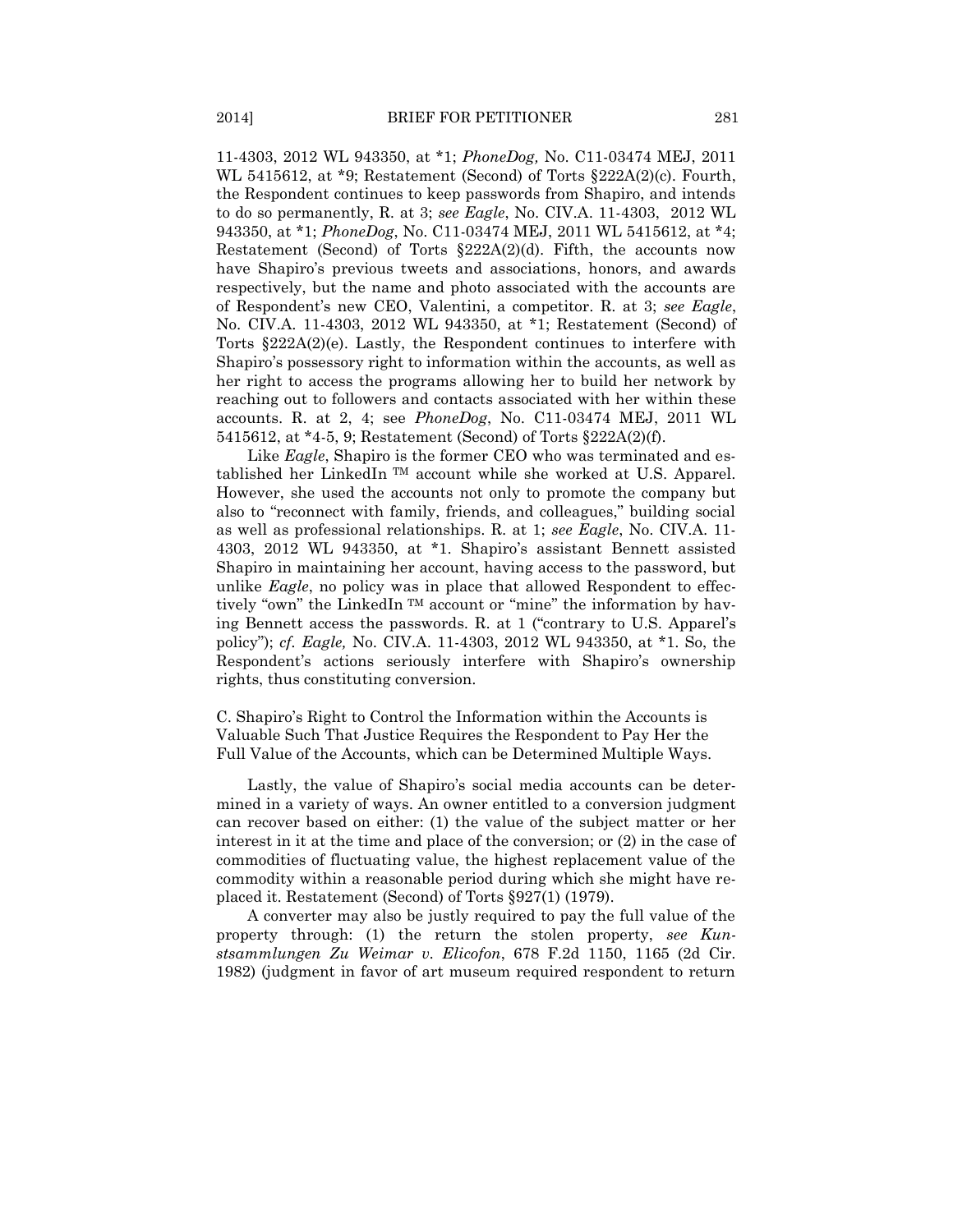stolen paintings); (2) attorney fees, *see Welch v. Kosasky*, 24 Mass. App. Ct. 402, 406 (1987) (damages and attorney fees related to converted silverware); and (3) even punitive damages. *See Fed. Fire*, 267 F. Supp. 2d at 92. Here, methodologies exist that determine the value of a person's social media accounts: Twitter's <sup>TM</sup> analytics platform; closed-loop marketing analytics, or marketing relying on internet traffic data; as well as educated estimates are just three sources Shapiro could have used in proving her case. Dan Zarella, *How to Calculate the Value of Your Social Media Followers*, HubSpot (Nov. 26, 2012), http://bit.ly/NJmeEH.

Factors in these valuations include: how many people "follow" the person; how many "unfollow" the person each day; how often tweets or posts are posted; how many clicks those posts are receiving; the account's visit-to-lead rate; and the average conversion value of that vision-to-lead rate. *Id.* As such, the value of these accounts can be calculated. Additionally, calculating the value of ten years' worth of work connecting people to your profile, posting, and tweeting would require a detailed factual allegation not required at this stage of the pleadings. *See Iqbal*, 556 U.S. at 678 (pleadings must show content that allows the court to draw the reasonable inference); *Bell Atl. Corp. v. Twombly*, 127 S. Ct. 1955, 1964 (2007) (while plaintiff must provide grounds demonstrating its entitlement to relief, he or she need not plead detailed factual allegations to survive a  $12(b)(6)$  motion). Finally, the Respondent may also be justly required to repay Shapiro by: (1) returning her accounts; (2) paying her attorneys' fees; and possibly even (3) paying punitive damages. *See Elicofon*, 678 F.2d at 1165; *Welch*, 24 Mass. App. Ct. at 406. As such, the Respondent should be justly required to pay Shapiro the full value of her social media accounts where the value is determinable by a jury using the previously mentioned types of relief.

Therefore, Shapiro's social media accounts are valuable, convertible property that Shapiro established she owns and with which the Respondent intentionally interfered. So the trial court erred in its dismissal order of Shapiro's count III for conversion. This Court should reinstate Shapiro's conversion claim.

#### **CONCLUSION**

For the foregoing reasons, the judgment below should be reversed.

Dated: October 1, 2014.